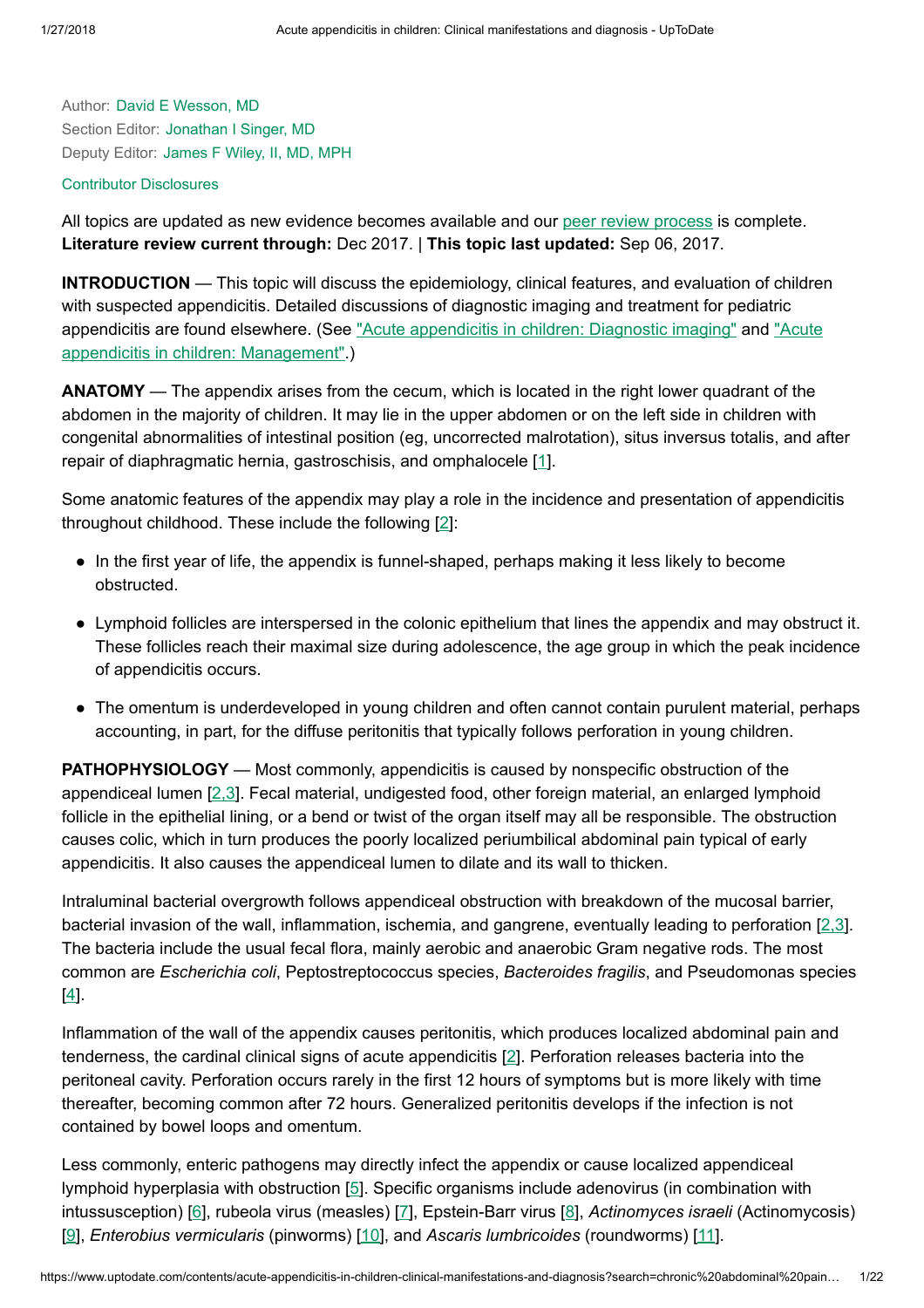Rarely, pediatric appendicitis arises from other conditions such as Crohn's disease (granulomatous inflammation of the appendix) [\[12](https://www.uptodate.com/contents/acute-appendicitis-in-children-clinical-manifestations-and-diagnosis/abstract/12)], appendiceal carcinoid tumor [\[13](https://www.uptodate.com/contents/acute-appendicitis-in-children-clinical-manifestations-and-diagnosis/abstract/13)], Burkitt lymphoma [\[14](https://www.uptodate.com/contents/acute-appendicitis-in-children-clinical-manifestations-and-diagnosis/abstract/14)], appendiceal duplication (often in association with other duplications of the gastrointestinal and genitourinary tract in children) [[15\]](https://www.uptodate.com/contents/acute-appendicitis-in-children-clinical-manifestations-and-diagnosis/abstract/15), or cystic fibrosis (inspissated mucous obstruction of the appendiceal lumen). (See "Cystic fibrosis: Overview of [gastrointestinal disease",](https://www.uptodate.com/contents/cystic-fibrosis-overview-of-gastrointestinal-disease?sectionName=Appendiceal+disease&anchor=H7111548&source=see_link#H7111548) section on 'Appendiceal disease'.)

EPIDEMIOLOGY — Appendicitis is the most common indication for emergent abdominal surgery in childhood and is diagnosed in 1 to 8 percent of children evaluated urgently for abdominal pain [\[16,17](https://www.uptodate.com/contents/acute-appendicitis-in-children-clinical-manifestations-and-diagnosis/abstract/16,17)]. The incidence increases from an annual rate of one to six per 10,000 children between birth and four years of age to 19 to 28 per 10,000 children younger than 14 years [[18-20\]](https://www.uptodate.com/contents/acute-appendicitis-in-children-clinical-manifestations-and-diagnosis/abstract/18-20). It presents most frequently in the second decade of life. Fewer than 5 percent of patients diagnosed with appendicitis are five years of age or less [[21\]](https://www.uptodate.com/contents/acute-appendicitis-in-children-clinical-manifestations-and-diagnosis/abstract/21). Boys are more commonly affected than girls (lifetime risk 9 and 7 percent, respectively).

Advanced disease is common in children younger than six years of age, occurring in up to 57 percent of cases [\[22](https://www.uptodate.com/contents/acute-appendicitis-in-children-clinical-manifestations-and-diagnosis/abstract/22)]. This finding is explained by the frequency of nonspecific symptoms in young children with appendicitis. (See ['Clinical manifestations'](https://www.uptodate.com/contents/acute-appendicitis-in-children-clinical-manifestations-and-diagnosis?search=chronic%20abdominal%20pain%20in%20children&source=search_result&selectedTitle=7~150&usage_type=default&display_rank=7#H5) below.)

Traditionally, success in achieving the goal of timely and accurate diagnosis for appendicitis has been reflected, in part, by the balance between perforation rates and rates of negative appendectomy. Perforation correlates strongly with duration of symptoms [\[23](https://www.uptodate.com/contents/acute-appendicitis-in-children-clinical-manifestations-and-diagnosis/abstract/23)]. The reported rates vary significantly by age as follows:

- Neonates 83 percent  $[24]$  $[24]$
- Young children  $(5 \text{ years}) 51$  to 100 percent  $[25-30]$  $[25-30]$
- School-age (5 to 12 years) 11 to 32 percent  $[27,29]$  $[27,29]$
- Adolescents  $(>12$  years) 10 to 20 percent  $[18, 22, 31]$

Similarly, negative appendectomy rates vary by age but are also impacted by gender. The highest frequency is reported in children younger than five years of age (up to 17 percent) and in postmenarchal females (up to 5 percent) while rates of 1 to 2 percent are described in school-age children and adolescent males [[32\]](https://www.uptodate.com/contents/acute-appendicitis-in-children-clinical-manifestations-and-diagnosis/abstract/32). Furthermore, increased rates of diagnostic imaging are associated with a lower negative appendectomy rate.

Thus, the accurate diagnosis of appendicitis is particularly challenging in children less than five years of age and adolescent females.

CLINICAL MANIFESTATIONS — The classic presentation of appendicitis includes the following clinical findings [\[2](https://www.uptodate.com/contents/acute-appendicitis-in-children-clinical-manifestations-and-diagnosis/abstract/2)]:

- Anorexia
- Periumbilical pain (early)
- Migration of pain to the right lower quadrant (often within 24 hours of onset of symptoms)
- Pain with movement: walking or shifting position in bed or on stretcher
- Vomiting (typically occurring after the onset of pain)
- Fever (commonly occurring 24 to 48 hours after onset of symptoms)
- Right lower quadrant tenderness
- Signs of localized or generalized peritoneal irritation such as:
	- Involuntary muscle guarding with abdominal palpation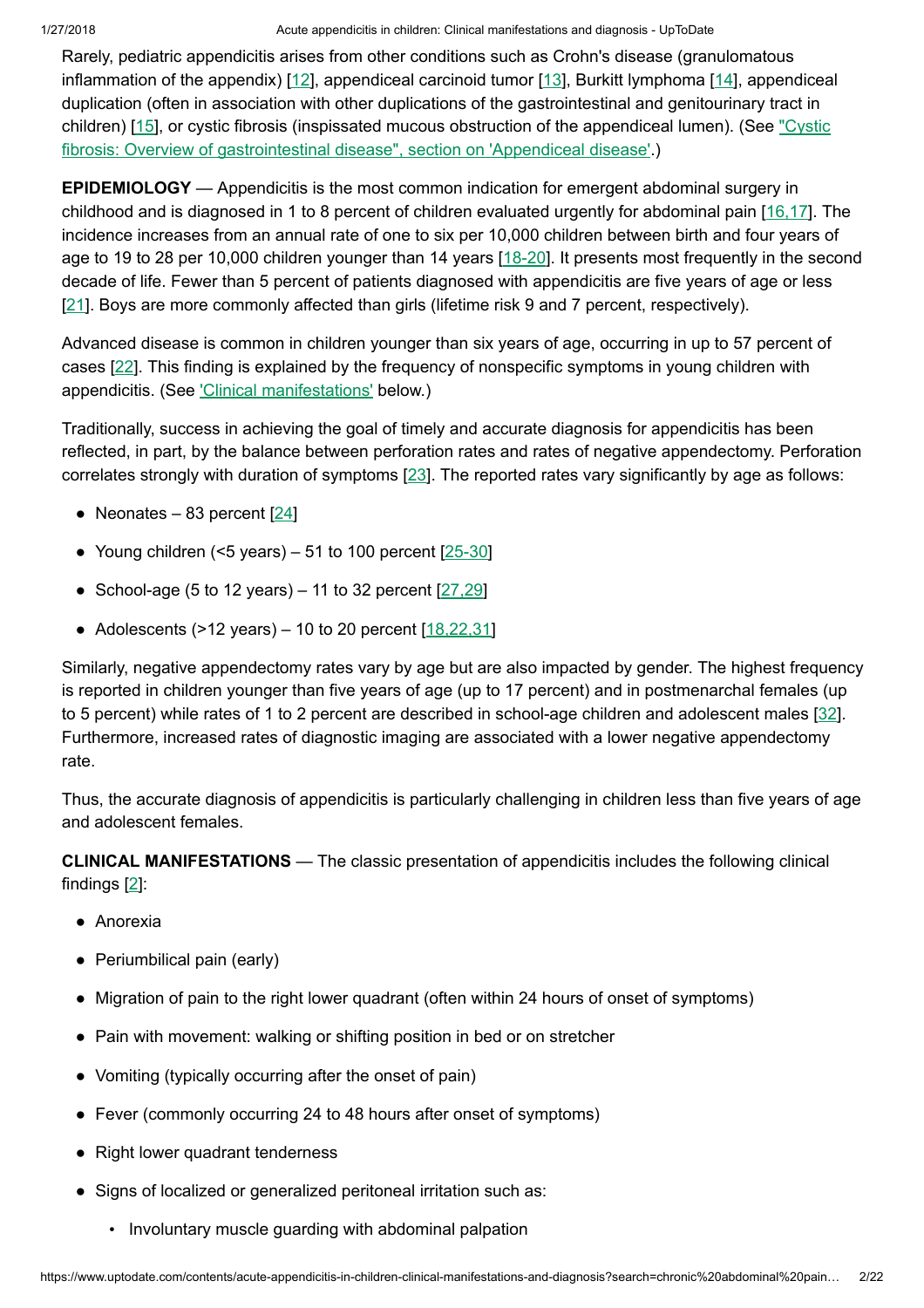- Positive Rovsing sign (pain in the right lower quadrant with palpation of the left side)
- Obturator sign (pain on flexion and internal rotation of the right hip, which is seen when the inflamed appendix lies in the pelvis and causes irritation of the obturator internus muscle)
- Iliopsoas sign (pain on extension of the right hip, which is found in retrocecal appendicitis)
- Rebound tenderness (elicited by the examiner placing steady pressure with his or her hand in the right lower quadrant for 10 to 15 seconds and then suddenly releasing the pressure; a positive finding consists of increased pain with removal of pressure)

The Rovsing, obturator, and iliopsoas signs may be difficult to elicit in young children. In addition, as with adults, their accuracy has not been well defined  $[2,33]$  $[2,33]$ . The absence of the classic signs of appendicitis should not cause the clinician to exclude the diagnosis of appendicitis [[27\]](https://www.uptodate.com/contents/acute-appendicitis-in-children-clinical-manifestations-and-diagnosis/abstract/27). However, when present in children 3 to 12 years of age, these signs have high specificity for acute appendicitis (86 to 98 percent, depending upon age).

Although this classic pattern of clinical findings does occur in school-age children and adolescents, it is less common overall in pediatric patients with appendicitis than in adults. (See ['School-age](https://www.uptodate.com/contents/acute-appendicitis-in-children-clinical-manifestations-and-diagnosis?search=chronic%20abdominal%20pain%20in%20children&source=search_result&selectedTitle=7~150&usage_type=default&display_rank=7#H599831244) (5 to 12 years)' below and ['Adolescent'](https://www.uptodate.com/contents/acute-appendicitis-in-children-clinical-manifestations-and-diagnosis?search=chronic%20abdominal%20pain%20in%20children&source=search_result&selectedTitle=7~150&usage_type=default&display_rank=7#H599831291) below and "Acute appendicitis in adults: Clinical manifestations and differential diagnosis", section on ['Clinical manifestations'.\)](https://www.uptodate.com/contents/acute-appendicitis-in-adults-clinical-manifestations-and-differential-diagnosis?sectionName=Clinical+manifestations&anchor=H5345945&source=see_link#H5345945)

In infants and young children, this pattern may not occur at all, perhaps because of differences in the pathophysiology of the disease and in the child's ability to relate information regarding signs and symptoms. (See ['Neonates](https://www.uptodate.com/contents/acute-appendicitis-in-children-clinical-manifestations-and-diagnosis?search=chronic%20abdominal%20pain%20in%20children&source=search_result&selectedTitle=7~150&usage_type=default&display_rank=7#H599831174) (0 to 30 days)' below and 'Young [children](https://www.uptodate.com/contents/acute-appendicitis-in-children-clinical-manifestations-and-diagnosis?search=chronic%20abdominal%20pain%20in%20children&source=search_result&selectedTitle=7~150&usage_type=default&display_rank=7#H599831209) (<5 years)' below.)

Furthermore, among children, the absence of classic clinical features of appendicitis (such as fever, anorexia, migration of pain to the right lower quadrant, and rebound tenderness) are neither sensitive nor specific for excluding appendicitis, especially in younger patients [[2\]](https://www.uptodate.com/contents/acute-appendicitis-in-children-clinical-manifestations-and-diagnosis/abstract/2). This was demonstrated in a prospective series describing children evaluated in an emergency department (ED) for suspected appendicitis in whom the following features were noted among the patients with appendicitis [[34\]](https://www.uptodate.com/contents/acute-appendicitis-in-children-clinical-manifestations-and-diagnosis/abstract/34):

- Lack of migration of pain to right lower quadrant in 50 percent
- Absence of anorexia in 40 percent
- No rebound tenderness in 52 percent

Thus, diagnosing appendicitis among children is frequently challenging because typical symptoms and signs are often not present, specific findings of appendicitis are difficult to elicit in this patient population, and clinical findings frequently overlap with other conditions. (See ['Differential diagnosis'](https://www.uptodate.com/contents/acute-appendicitis-in-children-clinical-manifestations-and-diagnosis?search=chronic%20abdominal%20pain%20in%20children&source=search_result&selectedTitle=7~150&usage_type=default&display_rank=7#H23) below.)

### Clinical features by age

**Neonates (0 to 30 days)** — Appendicitis in neonates is rare  $[24]$  $[24]$ . The low frequency of appendicitis in these patients is attributed to anatomic differences in the appendix (more funnel-shaped than tubular), soft diet, infrequent diarrheal illnesses, and recumbent positioning [[35\]](https://www.uptodate.com/contents/acute-appendicitis-in-children-clinical-manifestations-and-diagnosis/abstract/35). Mortality from neonatal appendicitis approaches 28 percent and reflects the difficulty in establishing the diagnosis prior to advanced disease with bowel perforation and sepsis [[36\]](https://www.uptodate.com/contents/acute-appendicitis-in-children-clinical-manifestations-and-diagnosis/abstract/36).

Case reports indicate that abdominal distension, vomiting, and decreased feeding are the most commonly reported findings in neonates with appendicitis [[24\]](https://www.uptodate.com/contents/acute-appendicitis-in-children-clinical-manifestations-and-diagnosis/abstract/24). Temperature instability and septic shock may also develop. The frequency of clinical features in these patients as illustrated by a case review of 33 neonates is as follows  $[24]$  $[24]$ :

 $\bullet$  Abdominal distension  $-75$  percent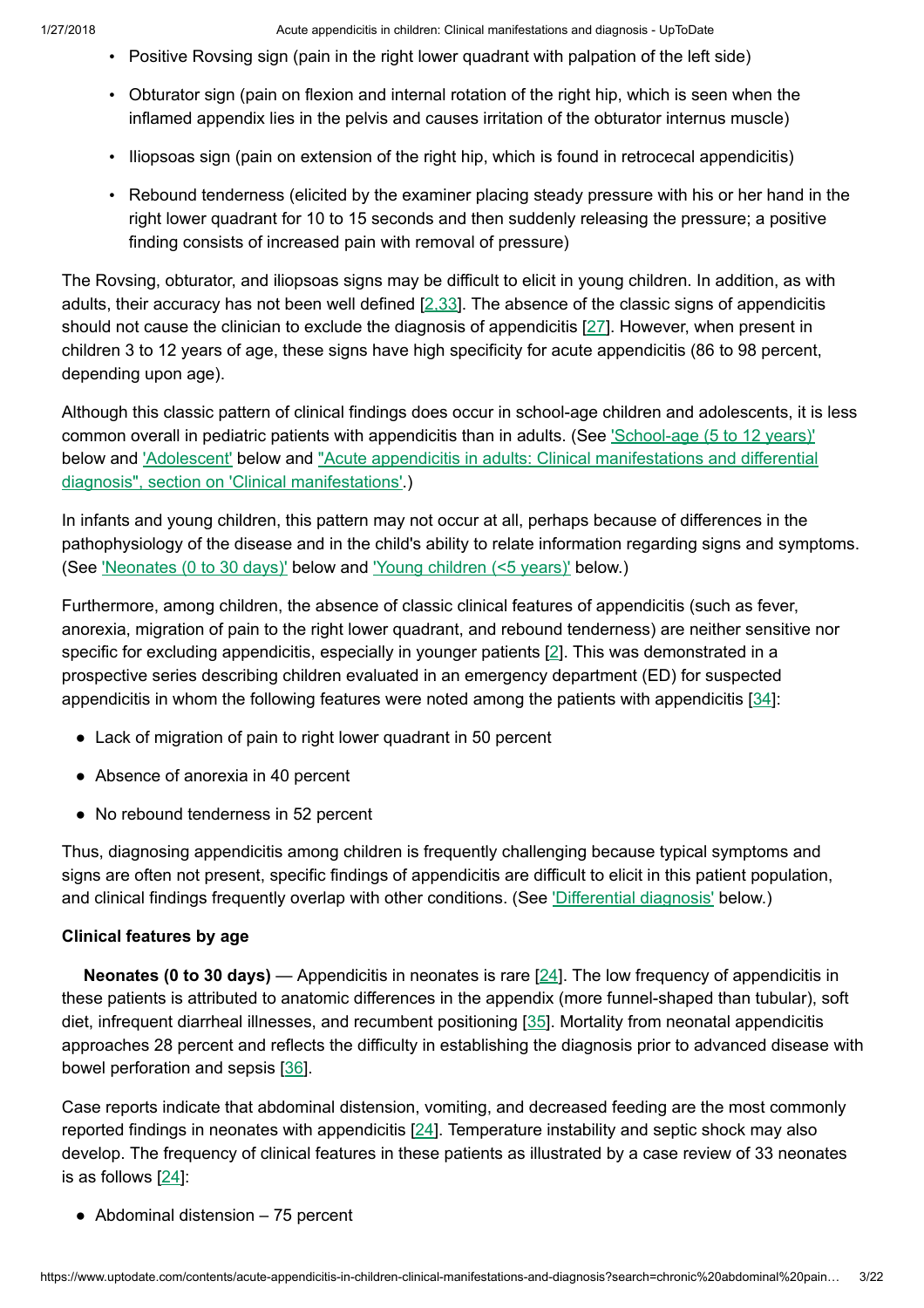- Vomiting  $-42$  percent
- $\bullet$  Decreased oral intake  $-40$  percent
- $\bullet$  Abdominal tenderness  $-38$  percent
- $\bullet$  Sepsis 38 percent
- Temperature instability  $-33$  percent
- $\bullet$  Lethargy or irritability  $-24$  percent
- $\bullet$  Abdominal wall cellulitis  $-24$  percent
- $\bullet$  Respiratory distress  $-15$  percent
- $\bullet$  Abdominal mass  $-12$  percent
- $\bullet$  Hematochezia (possibly representing necrotizing enterocolitis of the appendix) 10 percent

Thus, findings of neonatal appendicitis are nonspecific and overlap with other more common neonatal surgical diseases, especially volvulus and necrotizing enterocolitis. (See "Clinical features and diagnosis of necrotizing enterocolitis in newborns", section on 'Clinical presentation' and ["Intestinal malrotation](https://www.uptodate.com/contents/clinical-features-and-diagnosis-of-necrotizing-enterocolitis-in-newborns?sectionName=CLINICAL+PRESENTATION&anchor=H4&source=see_link#H4) in children", section on ['Clinical presentation'.\)](https://www.uptodate.com/contents/intestinal-malrotation-in-children?sectionName=CLINICAL+PRESENTATION&anchor=H6&source=see_link#H6)

Young children (<5 years) — Appendicitis is uncommon in infants and pre-school children. Fever and diffuse abdominal tenderness with rebound or guarding are the predominant physical findings although irritability, grunting respirations, difficulty with or refusal to ambulate, and right hip complaints may also be present. Localized right lower quadrant tenderness occurs in less than 50 percent of patients. The high frequency of rebound or diffuse tenderness and guarding reflects the high prevalence of perforation and peritonitis in this age group.

Typical findings on history are nonspecific such as fever, vomiting, and abdominal pain, all of which can also occur with other surgical diagnoses, such as intussusception. Diarrhea is also relatively common making appendicitis difficult to differentiate from acute gastroenteritis, a much more common condition in these patients [[25,26,28\]](https://www.uptodate.com/contents/acute-appendicitis-in-children-clinical-manifestations-and-diagnosis/abstract/25,26,28). (See ['Differential diagnosis'](https://www.uptodate.com/contents/acute-appendicitis-in-children-clinical-manifestations-and-diagnosis?search=chronic%20abdominal%20pain%20in%20children&source=search_result&selectedTitle=7~150&usage_type=default&display_rank=7#H23) below.)

Based upon observational studies, the relative frequency and variability of clinical findings in infants and children younger than five years is as follows [\[25,26,28](https://www.uptodate.com/contents/acute-appendicitis-in-children-clinical-manifestations-and-diagnosis/abstract/25,26,28)]:

- $\bullet$  Abdominal pain  $-72$  to 94 percent
- $\bullet$  Fever 62 to 90 percent
- Vomiting  $-80$  to 83 percent
- $\bullet$  Anorexia 42 to 74 percent
- $\bullet$  Rebound tenderness  $-81$  percent
- Guarding  $-62$  to 72 percent
- $\bullet$  Diffuse tenderness  $-56$  percent
- $\bullet$  Localized tenderness  $-38$  percent
- $\bullet$  Abdominal distension  $-35$  percent
- $\bullet$  Diarrhea (frequent, low volume, with or without mucus) 32 to 46 percent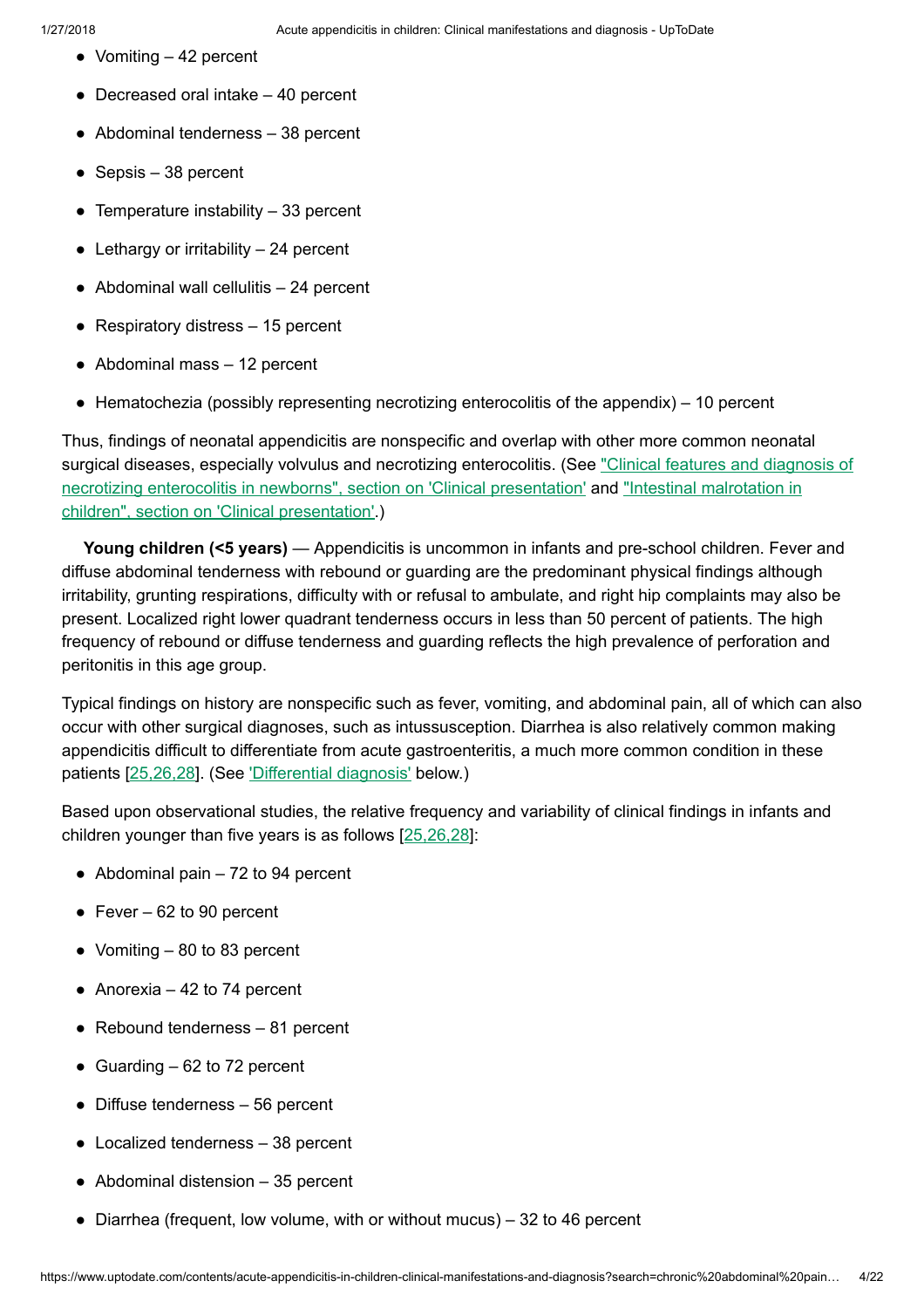School-age (5 to 12 years) — Appendicitis is more frequent in this age group when compared to younger children. Abdominal pain and vomiting are commonly present in school-age children; although the typical migration of periumbilical pain to the right lower quadrant may not occur. On physical examination, right lower quadrant tenderness is noted in the majority of patients. Involuntary guarding and rebound tenderness indicate perforation. Other prominent symptoms include fever, anorexia, and pain with movement [[37\]](https://www.uptodate.com/contents/acute-appendicitis-in-children-clinical-manifestations-and-diagnosis/abstract/37). Diarrhea, constipation, and dysuria (abdominal pain with voiding not urethral pain which is typical of a urinary tract infection [UTI]) are less frequent, but occur enough to potentially confuse the diagnosis.

The relative frequency of these findings is illustrated in an observational study of 379 children 3 to 12 years (84 children under five years of age) [[27\]](https://www.uptodate.com/contents/acute-appendicitis-in-children-clinical-manifestations-and-diagnosis/abstract/27):

- $\bullet$  Anorexia 75 percent
- $\bullet$  Vomiting  $-66$  percent
- Fever  $-47$  percent
- $\bullet$  Diarrhea 16 percent
- $\bullet$  Nausea 79 percent
- $\bullet$  Maximum abdominal tenderness in the right lower quadrant  $-82$  percent
- $\bullet$  Difficulty walking  $-82$  percent
- $\bullet$  Pain with percussion, hopping, or coughing  $-79$  percent

Adolescent — The clinical features of appendicitis in this age group are similar to those in adults and often include the classic findings of fever, anorexia, periumbilical abdominal pain that migrates to the right lower quadrant, and vomiting. Involuntary guarding and rebound tenderness are present more often with perforation. The onset of pain typically occurs before vomiting, and is a sensitive indicator of appendicitis. (See ['Clinical manifestations'](https://www.uptodate.com/contents/acute-appendicitis-in-children-clinical-manifestations-and-diagnosis?search=chronic%20abdominal%20pain%20in%20children&source=search_result&selectedTitle=7~150&usage_type=default&display_rank=7#H5) above and "Acute appendicitis in adults: Clinical manifestations and differential diagnosis", section on ['Clinical manifestations'.\)](https://www.uptodate.com/contents/acute-appendicitis-in-adults-clinical-manifestations-and-differential-diagnosis?sectionName=Clinical+manifestations&anchor=H5345945&source=see_link#H5345945)

Information regarding menstrual history and sexual activity can be helpful in distinguishing gynecologic disorders from appendicitis in postmenarchal girls. Common conditions include mittelschmerz, ovarian cysts, ectopic pregnancy, or pelvic inflammatory disease. (See 'Other [nonsurgical diagnoses'](https://www.uptodate.com/contents/acute-appendicitis-in-children-clinical-manifestations-and-diagnosis?search=chronic%20abdominal%20pain%20in%20children&source=search_result&selectedTitle=7~150&usage_type=default&display_rank=7#H26) below.)

# Abdominal examination

Approach and analgesia — Despite its limitations, a careful abdominal examination is key to the diagnosis of pediatric appendicitis. A reliable examination requires that the child be quiet and cooperative. To accomplish this, the clinician needs to gain the trust of the child which often requires significant patience. It is also helpful to spend time taking the history, sitting down if possible, and to examine the abdomen before more invasive portions of the examination, such as looking in the ears or pharynx [\[2](https://www.uptodate.com/contents/acute-appendicitis-in-children-clinical-manifestations-and-diagnosis/abstract/2)]. Similarly, the child can be initially examined in the position in which he or she is most comfortable, such as a caretaker's lap, prior to a standard evaluation.

In some patients, the degree of pain makes physical examination of the abdomen challenging. We recommend that children with suspected appendicitis receive analgesia commensurate with the degree of pain, including intravenous opioid medications if necessary. In the past, analgesia for patients with appendicitis was discouraged in the mistaken belief that pain control would mask symptoms and cause clinicians to miss definitive signs of disease. However, trials in children indicate that diagnosis of appendicitis is not significantly impacted when they receive intravenous opioid medications for pain control as follows: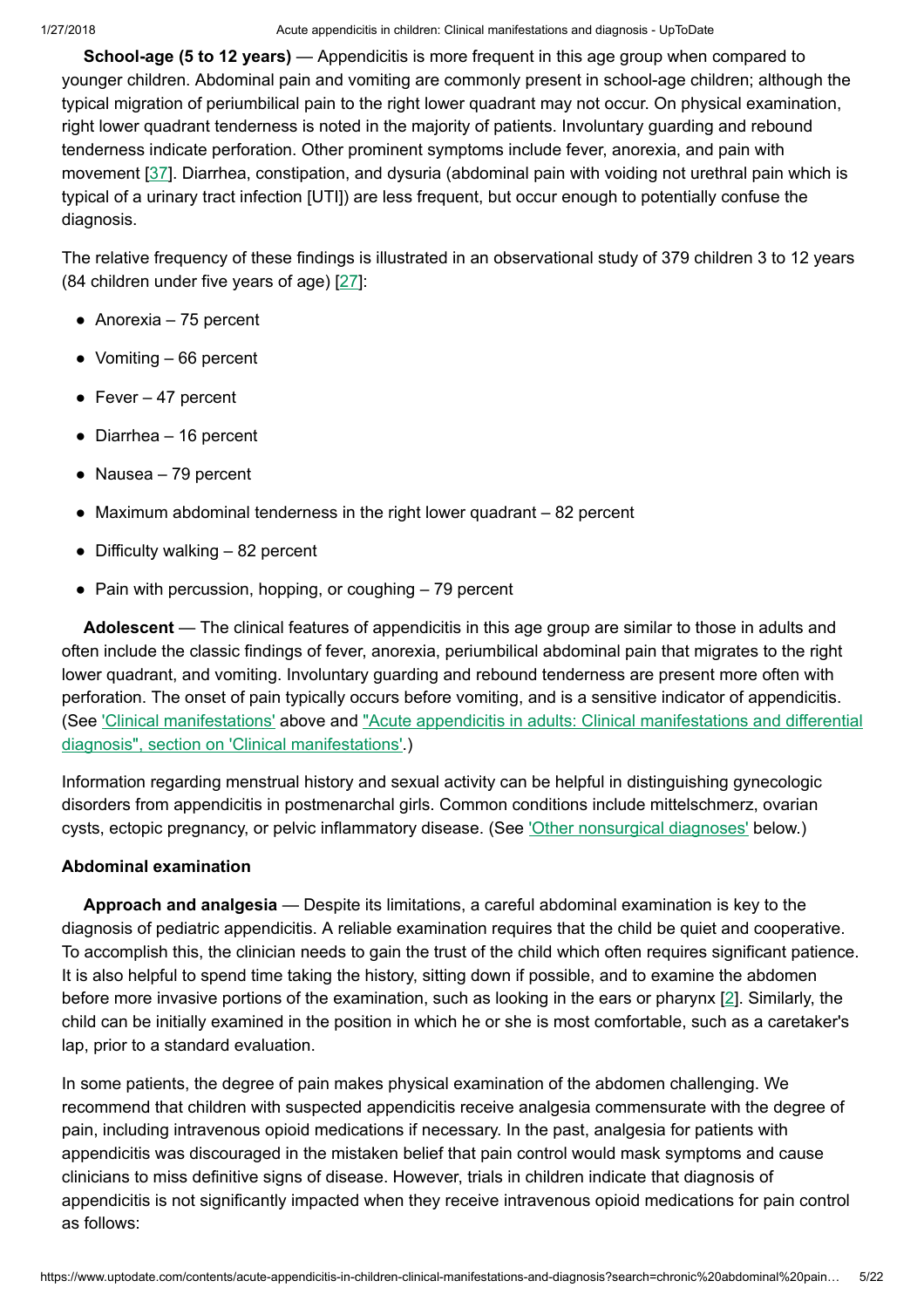- In a trial performed in 108 children (age 5 to 16 years) with suspected appendicitis who received intravenous [morphine](https://www.uptodate.com/contents/morphine-pediatric-drug-information?source=see_link) or normal saline while undergoing evaluation in a children's hospital ED, morphine administrations was not associated with perforation, negative appendectomy, or admission for observation after surgical assessment when compared to intravenous normal saline [\[38](https://www.uptodate.com/contents/acute-appendicitis-in-children-clinical-manifestations-and-diagnosis/abstract/38)]. Missed appendicitis occurred in one patient who received normal saline. Morphine administration was associated with clinically significant greater pain relief.
- In a trial of 90 children (age 8 to 18 years) with right lower quadrant pain evaluated in a children's hospital ED, [morphine](https://www.uptodate.com/contents/morphine-pediatric-drug-information?source=see_link) in a dose of 0.1 mg/kg did not delay surgical decision-making when compared to normal saline administration (median time to decision 269 versus 307 minutes, respectively) [\[39](https://www.uptodate.com/contents/acute-appendicitis-in-children-clinical-manifestations-and-diagnosis/abstract/39)]. Approximately three-quarters of patients in both groups underwent laparoscopy or laparotomy with appendicitis diagnosed in 29 patients in both groups. Morphine administration was not associated with increased risk of perforation. Appendicitis was missed in one patient who received normal saline. However, morphine in a dose of 0.1 mg/kg did not decrease pain more than placebo in this study.

Although both of these studies may not have had enough patients to truly identify significant differences in the impact of analgesia on the diagnosis of appendicitis, neither trial detected significant adverse effects on surgical management of these patients [[40\]](https://www.uptodate.com/contents/acute-appendicitis-in-children-clinical-manifestations-and-diagnosis/abstract/40). Thus, they support prompt treatment of abdominal pain in school-aged children and older with suspected appendicitis.

No studies have evaluated the use of analgesia in patients younger than five years of age undergoing examination for appendicitis. However, our experience suggests that infants and young children with significant abdominal pain warrant appropriate analgesia.

Physical findings — Local tenderness with some rigidity of the abdominal wall at or near McBurney's point (located approximately one-third of the distance along a line from the anterior superior iliac spine to the umbilicus) is the most reliable clinical sign of acute appendicitis. This finding may be less obvious when the appendix is in the retrocecal, retroileal, or pelvic position.

However, abdominal examination findings of appendicitis in children vary significantly by age and frequently fall outside of the classic disease presentation. (See ['Clinical features](https://www.uptodate.com/contents/acute-appendicitis-in-children-clinical-manifestations-and-diagnosis?search=chronic%20abdominal%20pain%20in%20children&source=search_result&selectedTitle=7~150&usage_type=default&display_rank=7#H5) by age' above and 'Clinical manifestations' above.)

The following features may also be noted on abdominal examination [[2\]](https://www.uptodate.com/contents/acute-appendicitis-in-children-clinical-manifestations-and-diagnosis/abstract/2):

- Children with appendicitis prefer to lie still, often with one or both hips flexed. They are generally not too uncomfortable as long as they are not disturbed.
- Peritoneal inflammation causes splinting, which reduces movement of the anterior abdominal wall during normal breathing.
- Generalized abdominal tenderness with some rigidity of the abdominal wall occurs in most patients with diffuse peritonitis due to acute appendicitis and perforation.
- Abdominal pain can also be elicited by asking the child to cough or to hop. Patients whose appendix is in the retrocecal, retroileal, or pelvic position may have less obvious discomfort with these maneuvers.

Although rebound tenderness is also a reliable sign of peritoneal irritation, many pediatric surgeons feel that testing for it is often unnecessary, since it is painful in children who have appendicitis and may be falsely positive in those who do not.

Other findings — The following findings are sometimes present in children with appendicitis but, with the exception of low-grade fever, are less helpful for establishing the diagnosis:

- Low grade fever (38 to 38.5°C [100.2 to 101°F]), or in neonates, temperature instability
- Limp or right hip pain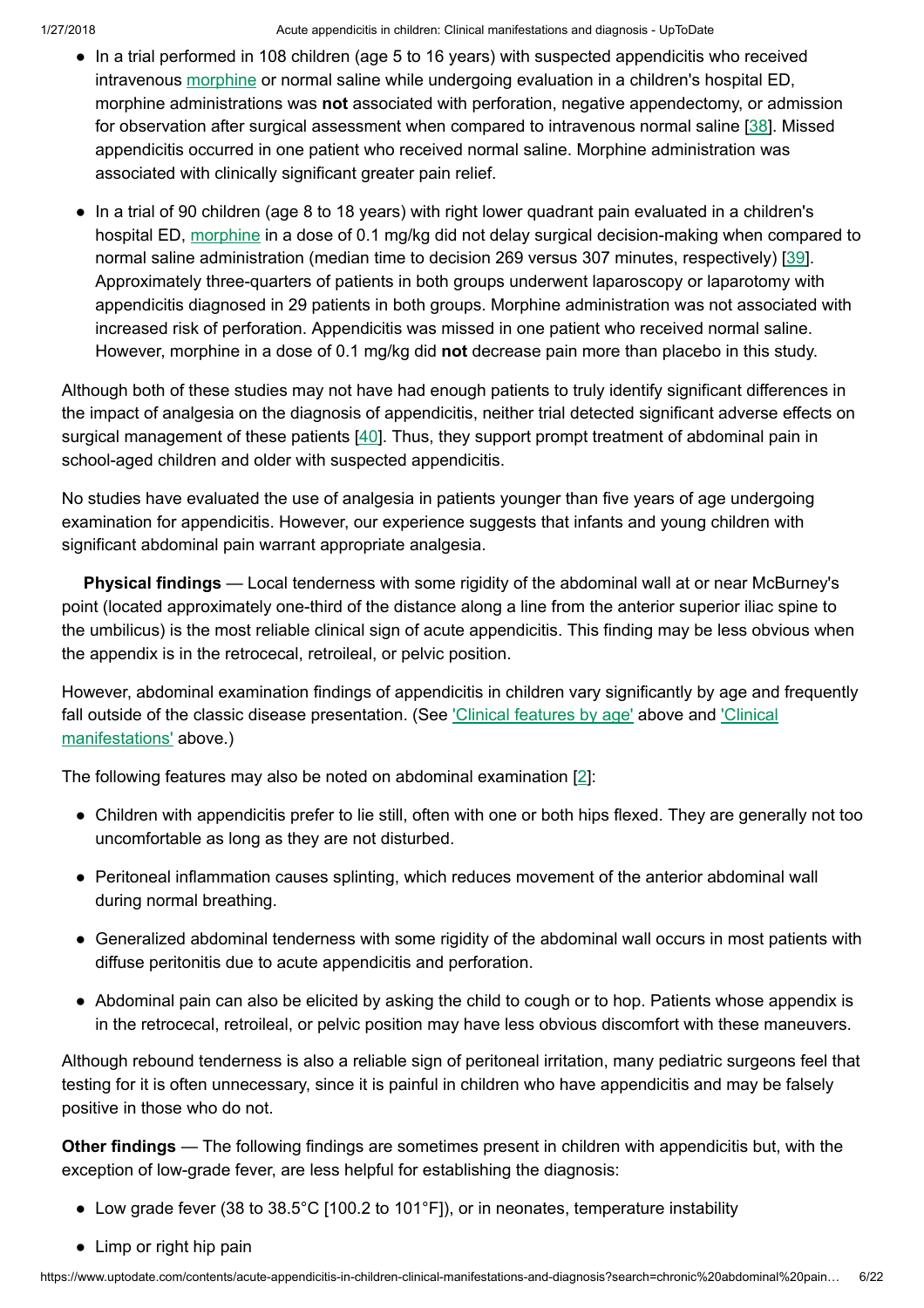- Difficulty ambulating, especially among children with advanced appendicitis
- Lethargy or irritability (neonates and young infants)
- Right sided pelvic pain or mass on abdominal palpation or digital rectal examination

Based upon a systematic review of five articles, the sensitivity and specificity for diagnosing acute appendicitis using digital rectal examination are low in both adults and children (44 to 55 percent and 44 to 75 percent, respectively) [\[41](https://www.uptodate.com/contents/acute-appendicitis-in-children-clinical-manifestations-and-diagnosis/abstract/41)]. Furthermore, in one observational study, the diagnostic accuracy for appendicitis in 33 children undergoing digital rectal examination was not different from 64 children in whom it was omitted (75 versus 90 percent, respectively) [\[42](https://www.uptodate.com/contents/acute-appendicitis-in-children-clinical-manifestations-and-diagnosis/abstract/42)]. Thus, digital rectal examination is not necessary in most children with suspected appendicitis and typically does not need to be performed to make the diagnosis of appendicitis. In our experience, it may be helpful in equivocal cases when performed by an experienced examiner.

Laboratory testing — Although limited in their ability to differentiate appendicitis from other causes of abdominal pain, the following studies are typically obtained in children suspected to have appendicitis:

- White blood cell count (WBC)
- Differential with calculation of the absolute neutrophil count (ANC)
- C-reactive protein (CRP)
- Urinalysis

The clinician should also obtain a pregnancy test (urine beta-human chorionic gonadotropin) in postmenarchal females to aid in the diagnosis of ectopic pregnancy and to guide imaging decisions in patients who have a moderate to high risk of appendicitis.

Although not widely available, addition of procalcitonin (PCT) and calprotectin (CP) to the above studies may significantly improve diagnostic discrimination. As an example, in a single-center, prospective observational study of 185 children presenting to the ED with abdominal pain (prevalence of appendicitis 48 percent), a PCT <0.1 ng/mL and CP <0.5 ng/mL (expressed as a negative commercial fluoroimmunoassay result), when combined with ANC <7500 was able to identify children without appendicitis with 100 percent sensitivity (95% CI 96 to 100 percent) and a negative predictive value of 100 percent (95% CI 90 to 100 percent) [\[43](https://www.uptodate.com/contents/acute-appendicitis-in-children-clinical-manifestations-and-diagnosis/abstract/43)]. However, further study in larger and more diverse populations is needed before PCT and CP can be routinely recommended in the laboratory evaluation of pediatric appendicitis.

Laboratory tests should not be used in isolation to make or exclude the diagnosis of appendicitis. However, in some children, a combination of characteristic clinical findings and elevations in WBC, ANC, or CRP is sufficient to diagnose appendicitis [\[44](https://www.uptodate.com/contents/acute-appendicitis-in-children-clinical-manifestations-and-diagnosis/abstract/44)]. Based upon observational studies, up to 50 percent of children with appendicitis can undergo surgery using clinical and laboratory findings and avoid diagnostic imaging [4547]. Negative [appendectomy](https://www.uptodate.com/contents/acute-appendicitis-in-children-clinical-manifestations-and-diagnosis/abstract/45-47) rates of 5 to 6 percent have been reported with this approach.

Similarly, normal values for WBC or ANC in children undergoing evaluation for appendicitis have been used to predict a low risk of appendicitis as a component of validated clinical scoring systems [\[48-51](https://www.uptodate.com/contents/acute-appendicitis-in-children-clinical-manifestations-and-diagnosis/abstract/48-51)]. (See ['Clinical scoring](https://www.uptodate.com/contents/acute-appendicitis-in-children-clinical-manifestations-and-diagnosis?search=chronic%20abdominal%20pain%20in%20children&source=search_result&selectedTitle=7~150&usage_type=default&display_rank=7#H6659516) systems' below.)

Elevations in the peripheral WBC count, ANC, and CRP levels have been noted in children with appendicitis. However, these findings are variable and nonspecific as indicated by the following evidence:

• WBC and ANC – Either the WBC or the ANC is elevated in up to 96 percent of children with appendicitis [\[22](https://www.uptodate.com/contents/acute-appendicitis-in-children-clinical-manifestations-and-diagnosis/abstract/22)]. This finding, however, is nonspecific because many other diseases that mimic appendicitis (eg, streptococcal pharyngitis, pneumonia, pelvic inflammatory disease, or gastroenteritis) also cause such elevations  $[2,37,52,53]$  $[2,37,52,53]$ . Thus, the ability of these tests to discriminate appendicitis from other causes is limited. As an example, in an observational study of 280 children (age 3 to 18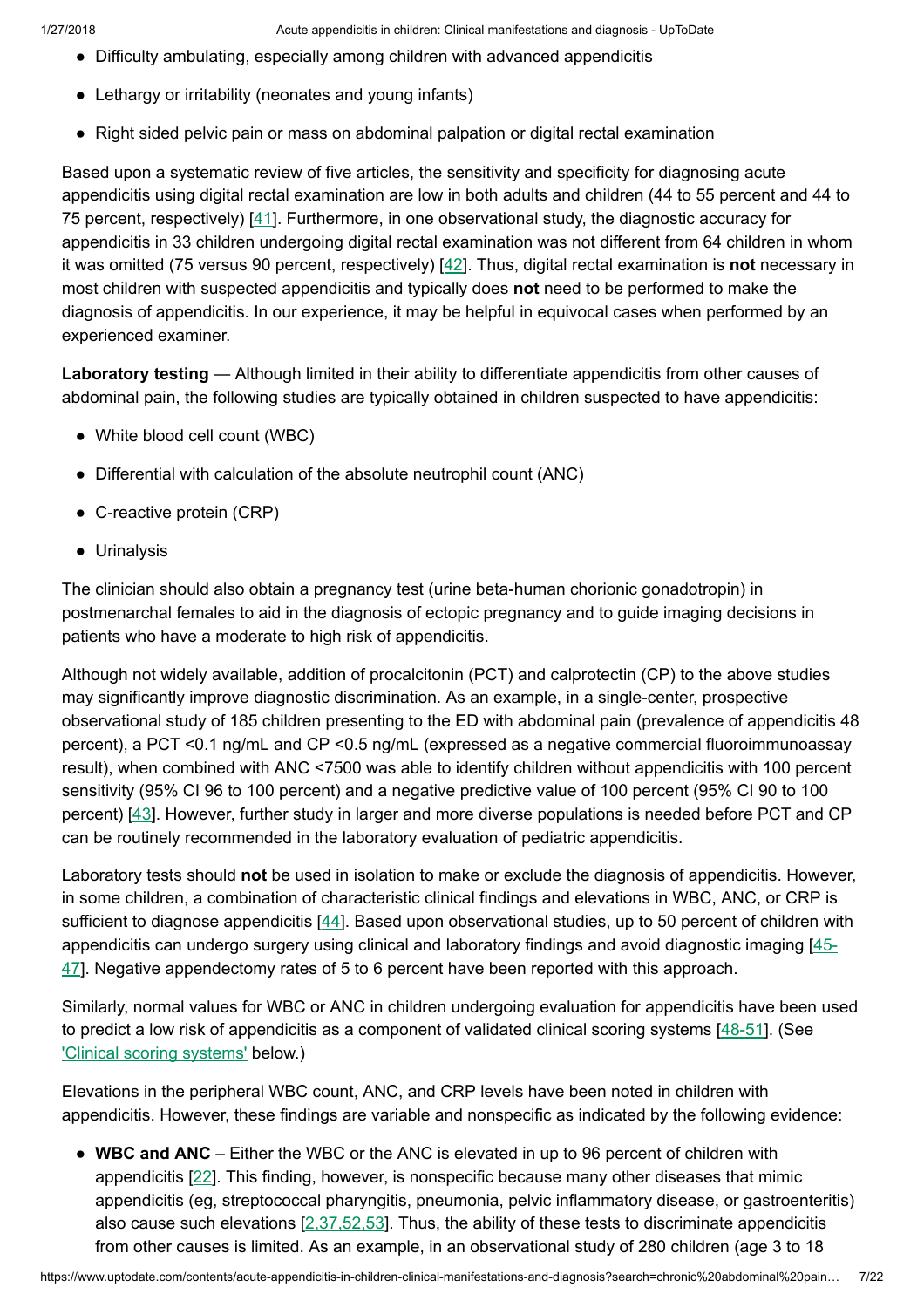years) evaluated for appendicitis who had symptoms less than 24 hours, a WBC >14,600/mm<sup>3</sup> and an ANC >11,000/mm<sup>3</sup> had sensitivities of 68 and 69 percent, respectively and specificities of 96 and 75 percent, respectively [\[54](https://www.uptodate.com/contents/acute-appendicitis-in-children-clinical-manifestations-and-diagnosis/abstract/54)]. In another observational report describing 772 children (1 to 19 years of age) with nontraumatic abdominal pain who were evaluated in an ED, those patients with either increased WBC (greater than upper limit of normal for age) or elevated neutrophil count (>80 percent mature or immature neutrophils), had an overall sensitivity of 79 percent and specificity of 80 percent [[55\]](https://www.uptodate.com/contents/acute-appendicitis-in-children-clinical-manifestations-and-diagnosis/abstract/55).

By contrast, in children undergoing appendectomy, a normal WBC or ANC prior to surgery is associated with a negative appendectomy. As an example, in a retrospective observational study of 847 children who underwent appendectomy, a WBC <9000/microliter or <8000/microliter prior to surgery had sensitivities of 92 and 95 percent, respectively for a normal appendix [\[56](https://www.uptodate.com/contents/acute-appendicitis-in-children-clinical-manifestations-and-diagnosis/abstract/56)].

- CRP Elevation of CRP (>0.6 to 1 mg/dL [6 to 10 mg/L]) has been reported in children with appendicitis, but sensitivities and specificities range widely (sensitivity 58 to 93 percent, specificity 28 to 82 percent) [\[2,37,54](https://www.uptodate.com/contents/acute-appendicitis-in-children-clinical-manifestations-and-diagnosis/abstract/2,37,54)]. CRP appears to be less sensitive in patients who have had symptoms for less than 24 hours but more sensitive than WBC for patients with symptoms for 24 to 48 hours [\[54,57](https://www.uptodate.com/contents/acute-appendicitis-in-children-clinical-manifestations-and-diagnosis/abstract/54,57)]. Small observational studies also suggest that an elevated CRP may be more helpful in identifying both a gangrenous appendix (>1 mg/dL [10 mg/L] in 83 percent of patients) and appendiceal perforation (sensitivity and specificity for perforation 76 and 82 percent, respectively at a CRP >5 mg/dL [50 mg/L]) [\[57,58](https://www.uptodate.com/contents/acute-appendicitis-in-children-clinical-manifestations-and-diagnosis/abstract/57,58)]. When both CRP and WBC are elevated, specificity for appendicitis is approximately 90 percent, although sensitivity remains low at approximately 40 percent [\[59](https://www.uptodate.com/contents/acute-appendicitis-in-children-clinical-manifestations-and-diagnosis/abstract/59)].
- Procalcitonin In one prospective study of 209 children (1 to 18 years of age), semiquantitative procalcitonin levels (PCT) were higher in patients with definitive appendicitis than in those without definitive appendicitis [\[59](https://www.uptodate.com/contents/acute-appendicitis-in-children-clinical-manifestations-and-diagnosis/abstract/59)]. However, either WBC or CRP was better able to identify patients with appendicitis than PCT. Thus, PCT should not be routinely used to diagnose appendicitis in children.

Among patients with appendicitis, elevation in PCT does suggest perforation. As an example, among 111 children with appendicitis a PCT level > 0.18 ng/mL identified children with peritonitis with a sensitivity of 97 percent, specificity 80 percent, and a positive predictive value of 72 percent [\[60](https://www.uptodate.com/contents/acute-appendicitis-in-children-clinical-manifestations-and-diagnosis/abstract/60)].

A urinalysis is usually performed in children with suspected appendicitis to identify alternative conditions such as a UTI or nephrolithiasis. However, between 7 and 25 percent of patients with appendicitis may have pyuria [[23\]](https://www.uptodate.com/contents/acute-appendicitis-in-children-clinical-manifestations-and-diagnosis/abstract/23), although bacteria are not typically present in a clean-catch specimen. Less commonly, hematuria may also occur due to appendiceal irritation of the ureter or bladder [\[61,62](https://www.uptodate.com/contents/acute-appendicitis-in-children-clinical-manifestations-and-diagnosis/abstract/61,62)]. Thus, the presence of pyuria or hematuria on urinalysis should not be used as the sole information to exclude the diagnosis of appendicitis.

# EVALUATION AND DIAGNOSIS

Clinical suspicion — The diagnosis of appendicitis is made clinically and should be considered in all children with a history of abdominal pain and abdominal tenderness on physical examination. The diagnosis may be straightforward when the classic findings associated with appendicitis are present. However, the variations in presentation by age in children can pose a significant challenge. (See ['Clinical manifestations'](https://www.uptodate.com/contents/acute-appendicitis-in-children-clinical-manifestations-and-diagnosis?search=chronic%20abdominal%20pain%20in%20children&source=search_result&selectedTitle=7~150&usage_type=default&display_rank=7#H5) above and ['Clinical features](https://www.uptodate.com/contents/acute-appendicitis-in-children-clinical-manifestations-and-diagnosis?search=chronic%20abdominal%20pain%20in%20children&source=search_result&selectedTitle=7~150&usage_type=default&display_rank=7#H599831092) by age' above.)

In some children with abdominal pain a clear alternative diagnosis is present (eg, streptococcal pharyngitis, pneumonia, pelvic inflammatory disease). These patients should receive specific treatment for the underlying condition rather than undergoing a diagnostic evaluation for [appendicitis.](https://www.uptodate.com/contents/acute-appendicitis-in-children-clinical-manifestations-and-diagnosis?search=chronic%20abdominal%20pain%20in%20children&source=search_result&selectedTitle=7~150&usage_type=default&display_rank=7#H23) (See 'Differential diagnosis' below.)

For patients without a clear etiology for their abdominal pain in whom appendicitis is suspected, we suggest a diagnostic approach guided by the clinical impression of risk (low, moderate, or high) derived from history, physical examination, and selected laboratory studies as follows [\(algorithm](https://www.uptodate.com/contents/image?imageKey=EM%2F96236&topicKey=EM%2F6479&search=chronic+abdominal+pain+in+children&rank=7%7E150&source=see_link) 1):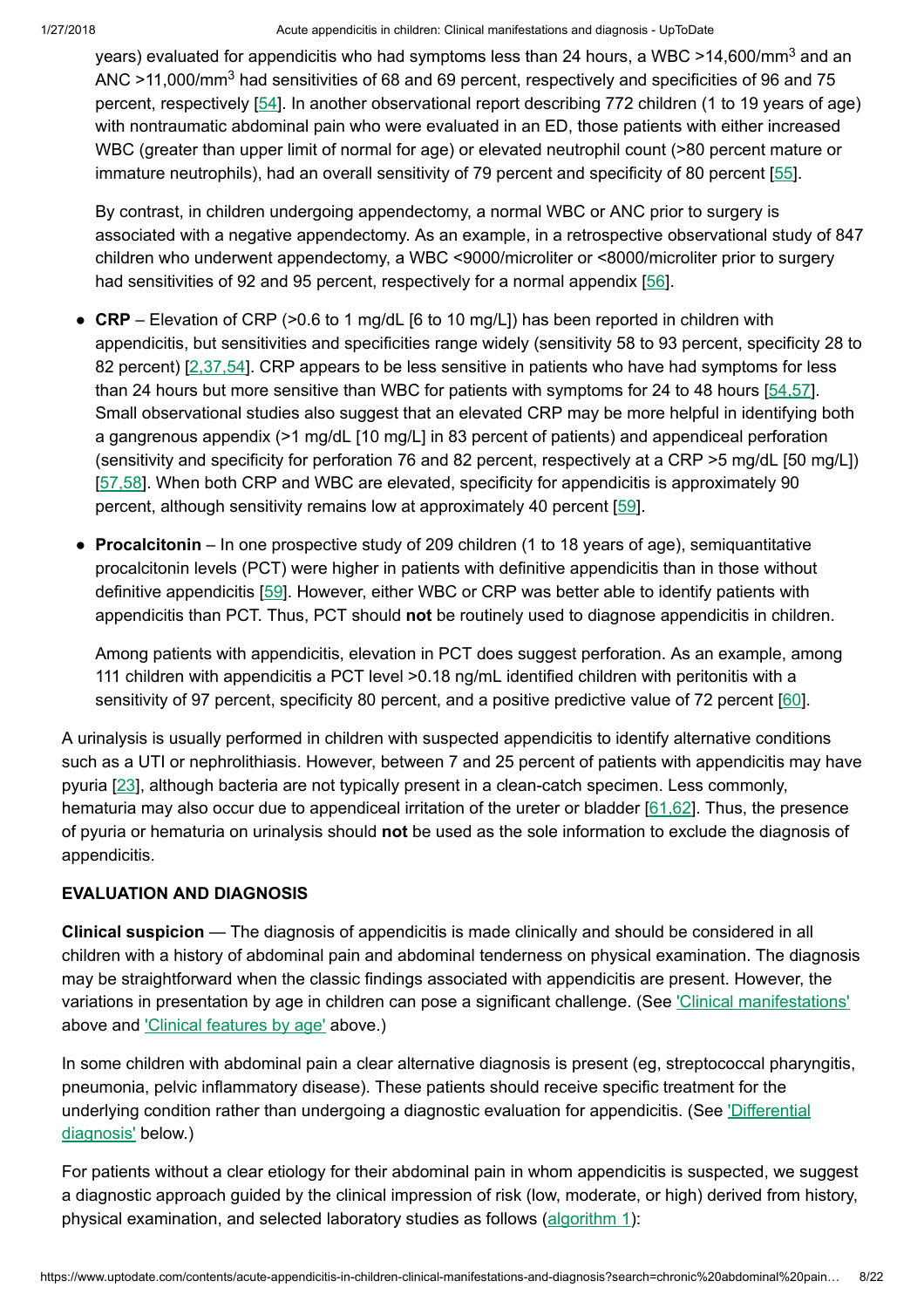• Low risk – These patients have few signs or symptoms of appendicitis (eg, afebrile, no history of vomiting or anorexia, minimal diffuse abdominal tenderness with a soft abdomen on palpation, or no right lower quadrant tenderness). If obtained, white blood cell (WBC) count, absolute neutrophil count (ANC), and C-reactive protein (CRP) are typically normal.

Alternatively, patients can be determined to be low risk by a Pediatric Appendicitis Score (PAS) ≤2  $(\text{table 1})$  or according to the refined Low-Risk Appendicitis Rule (ANC <6750/mm<sup>3</sup> AND either maximal abdominal tenderness not in the right lower quadrant or right lower quadrant tenderness but no abdominal pain with walking, jumping, or coughing) [[48-51\]](https://www.uptodate.com/contents/acute-appendicitis-in-children-clinical-manifestations-and-diagnosis/abstract/48-51). (See ['Clinical scoring](https://www.uptodate.com/contents/acute-appendicitis-in-children-clinical-manifestations-and-diagnosis?search=chronic%20abdominal%20pain%20in%20children&source=search_result&selectedTitle=7~150&usage_type=default&display_rank=7#H6659516) systems' below.)

• Further evaluation – Children with a clear alternative diagnosis should undergo specific treatment for the identified condition and no further evaluation for appendicitis is indicated.

Patients without an obvious alternative diagnosis may still have appendicitis, especially if signs or symptoms are of a short duration (<24 hours). For example, up to 2 percent of patients categorized as low risk by the PAS and up to 7 percent of patients identified as low risk by the refined Low-Risk Appendicitis Rule ultimately have appendicitis [\[48-51](https://www.uptodate.com/contents/acute-appendicitis-in-children-clinical-manifestations-and-diagnosis/abstract/48-51)]. However, the risk of appendicitis in these patients is low enough to make close follow-up the most appropriate approach.

Children without right lower quadrant pain or tenderness may be discharged home with clear instructions to the caregivers to return if pain increases or becomes localized to the right lower quadrant. The clinician should ensure that the caregivers are reliable and understand that a specific diagnosis for their child's abdominal pain has not been made and appendicitis is still possible.

Patients with right lower quadrant pain or tenderness should undergo assured reevaluation within 12 to 24 hours. Some clinicians may choose to admit children with right lower quadrant tenderness to the hospital for serial examination.

• Moderate risk – Children with a moderate risk for appendicitis have some signs or symptoms of appendicitis (eg, low-grade fever, vomiting or anorexia, right lower quadrant tenderness, or abdominal pain with walking, jumping, or coughing). The WBC, ANC, or CRP can be normal or elevated.

Alternatively, a PAS of 3 to 6 ([table](https://www.uptodate.com/contents/image?imageKey=EM%2F62136&topicKey=EM%2F6479&search=chronic+abdominal+pain+in+children&rank=7%7E150&source=see_link) 1) suggests an intermediate risk of appendicitis that ranges from 8 to 48 percent. Patients who are not low risk by the refined Low-Risk Appendicitis Rule (ANC >6750/mm<sup>3</sup> OR right lower quadrant tenderness with pain on walking, jumping, or coughing) have an estimated risk of appendicitis between 12 and approximately 50 percent. (See ['Clinical scoring](https://www.uptodate.com/contents/acute-appendicitis-in-children-clinical-manifestations-and-diagnosis?search=chronic%20abdominal%20pain%20in%20children&source=search_result&selectedTitle=7~150&usage_type=default&display_rank=7#H6659516) systems' below.)

- Further evaluation The best approach for these patients is not clear and depends upon local resources. Options include surgical consultation, diagnostic imaging, hospital admission with serial abdominal examinations by a surgeon with pediatric expertise, or a combination of these approaches.
- High risk Children at high risk for appendicitis have classic findings of appendicitis, especially recent onset (one to two days) of abdominal pain that over time has migrated from the periumbilical region to the right lower quadrant followed by low-grade fever, vomiting, and anorexia and associated with right lower quadrant tenderness on physical examination. WBC, ANC, and/or CRP are typically elevated.

A PAS score ≥7 [\(table](https://www.uptodate.com/contents/image?imageKey=EM%2F62136&topicKey=EM%2F6479&search=chronic+abdominal+pain+in+children&rank=7%7E150&source=see_link) 1) indicates a high risk of appendicitis (50 to 60 percent). (See ['Clinical scoring](https://www.uptodate.com/contents/acute-appendicitis-in-children-clinical-manifestations-and-diagnosis?search=chronic%20abdominal%20pain%20in%20children&source=search_result&selectedTitle=7~150&usage_type=default&display_rank=7#H6659516) systems' below.)

• Further evaluation – These children warrant prompt evaluation by a surgeon with pediatric expertise prior to urgent imaging to determine the need for appendectomy. If the patient requires transfer to a different hospital for pediatric surgical evaluation, then deferral of diagnostic imaging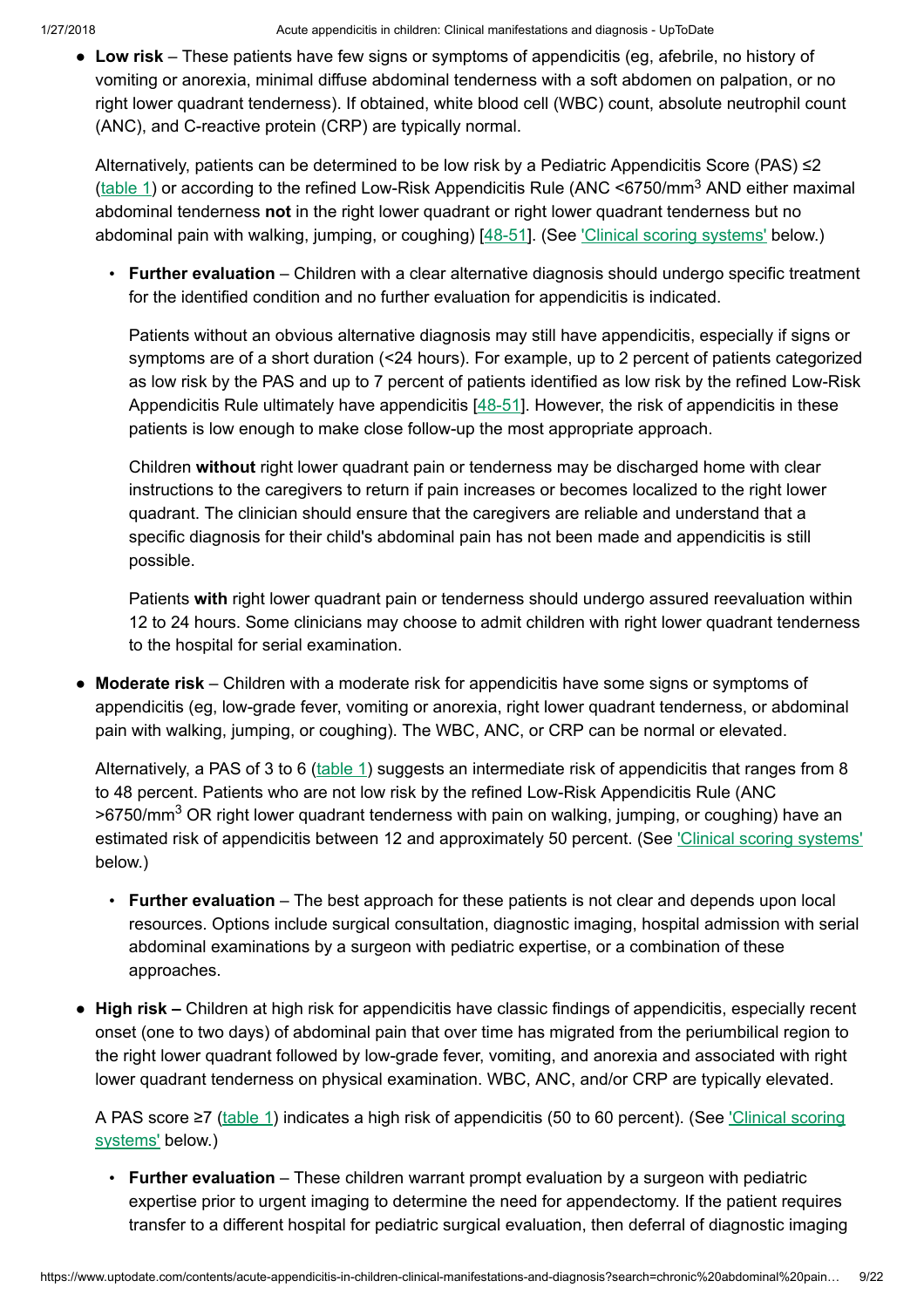(eg, ultrasound, computed tomography [CT], or magnetic resonance imaging [MRI]) is suggested if it will delay transfer or is likely not to be definitive.

- Prior treatment with antibiotics Prior treatment with antibiotics before surgical evaluation may modify the clinical findings or change decision making regarding surgical care in children with appendicitis as indicated by the following observational studies:
	- In a retrospective study of 311 children treated for appendicitis, the 45 children who received antibiotics prior to evaluation had decreased tenderness on abdominal examination and had a higher degree of fever and elevated CRP prior to surgery than those not treated with antibiotics [\[63](https://www.uptodate.com/contents/acute-appendicitis-in-children-clinical-manifestations-and-diagnosis/abstract/63)].
	- In another study of 151 children, history of receiving antibiotics (50 patients) was strongly associated with a delay of 48 hours or longer in the diagnosis of appendicitis (odds ratio [OR] 5.8, 95% CI 2.3-15.5) despite comparable physical findings suggestive of appendicitis (eg, right lower quadrant tenderness or peritoneal findings) in children who did or did not receive antibiotics.

Thus, prior treatment with antibiotics tends to lower the confidence regarding the clinical examination and diagnosis of appendicitis by the surgeon and may cause a delay in definitive diagnosis. Diagnostic imaging is usually warranted to supplement other clinical findings in these patients.

Clinical scoring systems - Several clinical scoring systems have been devised for the diagnosis of appendicitis [[2\]](https://www.uptodate.com/contents/acute-appendicitis-in-children-clinical-manifestations-and-diagnosis/abstract/2). Among these, the Pediatric Appendicitis Score (PAS) ([table](https://www.uptodate.com/contents/image?imageKey=EM%2F62136&topicKey=EM%2F6479&search=chronic+abdominal+pain+in+children&rank=7%7E150&source=see_link) 1), the refined Low-Risk Appendicitis Score, and the Alvarado (or MANTRELS) score have been prospectively studied in children [[2,64-67](https://www.uptodate.com/contents/acute-appendicitis-in-children-clinical-manifestations-and-diagnosis/abstract/2,64-67)]. The utility of these scores lies in their ability to categorize patients into groups that are at low, moderate, and high risk of appendicitis. However, they have limited ability to identify patients who warrant appendectomy. Furthermore, no studies have evaluated the ability of such scoring systems to improve diagnostic outcomes (ie, reduction in perforation and/or negative appendectomy rate) when compared to assessment by experienced clinicians. Nevertheless, these scores may have utility in identifying children who may benefit from diagnostic imaging and/or surgical consultation by providing a standard approach. The specific components of these scores are provided below.

Interobserver reliability of historical and physical examination findings commonly used in these scores shows significant variation. As an example, in a prospective multicenter study of 811 children (age 3 to 18 years) with possible appendicitis who underwent independent evaluations by clinicians with variable experience and training, agreement beyond chance for items commonly used in clinical scores was high only for the history of emesis and was moderate for the following clinical features  $[68]$  $[68]$ :

- Anorexia
- Duration of pain
- Presence of right lower quadrant pain
- Migration of pain to the right lower quadrant
- Maximal tenderness in the right lower quadrant
- Abdominal pain with walking, jumping, or coughing

These findings may, in part, explain why diagnostic accuracy for clinical scoring systems can be inconsistent.

Limited evidence is available to determine which score is best. In one systematic review of 11 prospective studies that evaluated the use of the PAS in 2170 children and the Alvarado score in 1589 children, the Alvarado score appeared to be better than the PAS for identifying children at low risk for appendicitis [[69\]](https://www.uptodate.com/contents/acute-appendicitis-in-children-clinical-manifestations-and-diagnosis/abstract/69).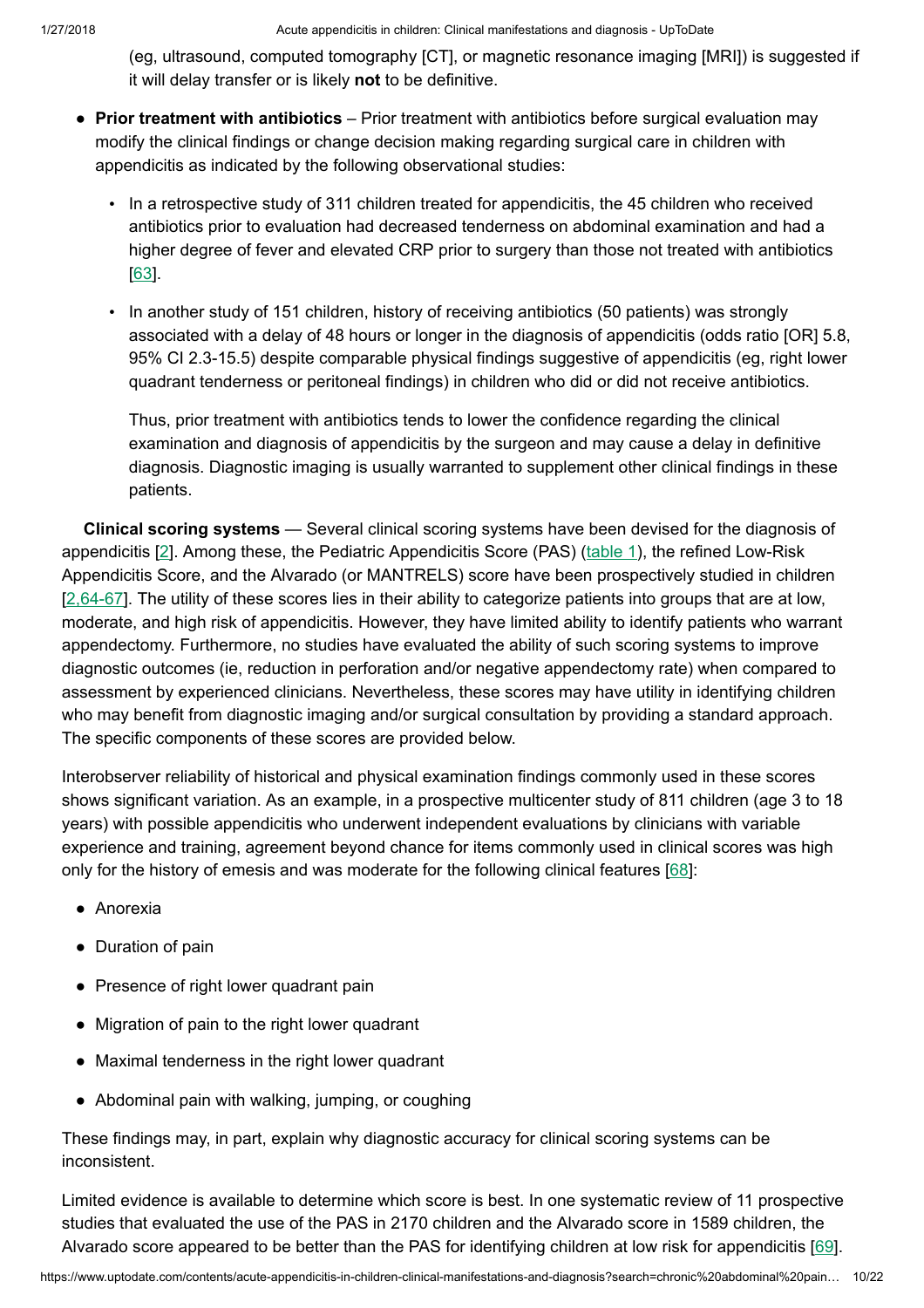However, the analysis showed marked heterogeneity among the reviewed studies including significant variation in the percent of patients with appendicitis (15 to 71 percent) [[70\]](https://www.uptodate.com/contents/acute-appendicitis-in-children-clinical-manifestations-and-diagnosis/abstract/70).

Pediatric appendicitis score — The Pediatric Appendicitis Score (PAS) is a tool that utilizes history, physical examination, and laboratory results to categorize the risk of appendicitis in children with abdominal pain on a 10 point scale [\(table](https://www.uptodate.com/contents/image?imageKey=EM%2F62136&topicKey=EM%2F6479&search=chronic+abdominal+pain+in+children&rank=7%7E150&source=see_link) 1) [\[48,64](https://www.uptodate.com/contents/acute-appendicitis-in-children-clinical-manifestations-and-diagnosis/abstract/48,64)]. An algorithm that incorporates the PAS for clinical decision-making is provided [\(algorithm](https://www.uptodate.com/contents/image?imageKey=EM%2F96236&topicKey=EM%2F6479&search=chronic+abdominal+pain+in+children&rank=7%7E150&source=see_link) 1).

In several prospective observational studies, the mean PAS was significantly higher in children with appendicitis than in children without appendicitis (7 to 7.5 versus 2 to 5, respectively) [[48-50,71](https://www.uptodate.com/contents/acute-appendicitis-in-children-clinical-manifestations-and-diagnosis/abstract/48-50,71)]. The frequency of appendicitis in these studies varies by PAS as follows:

- PAS  $\leq$  2 to 3 0 to 2 percent
- $\bullet$  PAS 3 to 6 8 to 48 percent
- $\bullet$  PAS ≥7 78 to 96 percent

In one prospective observational study of 101 children with abdominal pain, a PAS of ≤3 excluded the diagnosis of appendicitis with a sensitivity of 100 percent (95% CI 98 to 100 percent) and a negative predictive value of 100 percent (95% CI 96 to 100 percent, prevalence of appendicitis: 28 percent) [[71\]](https://www.uptodate.com/contents/acute-appendicitis-in-children-clinical-manifestations-and-diagnosis/abstract/71). A PAS ≥8 had relatively high specificity (93 percent) but low sensitivity (57 percent). By contrast, a systematic review of six prospective studies with a total of 2170 patients found that a cutoff of <4 for low risk of disease was not sufficiently accurate for excluding appendicitis although the analysis showed significant heterogeneity among the pooled studies and, for most studies, a relatively high prevalence of appendicitis [[69\]](https://www.uptodate.com/contents/acute-appendicitis-in-children-clinical-manifestations-and-diagnosis/abstract/69). This review also found that a PAS ≥8 was not accurate enough to diagnose appendicitis.

Taken together, these studies indicate the following [\[48-50,69,71](https://www.uptodate.com/contents/acute-appendicitis-in-children-clinical-manifestations-and-diagnosis/abstract/48-50,69,71)] (see ['Clinical suspicion'](https://www.uptodate.com/contents/acute-appendicitis-in-children-clinical-manifestations-and-diagnosis?search=chronic%20abdominal%20pain%20in%20children&source=search_result&selectedTitle=7~150&usage_type=default&display_rank=7#H6656915) above):

- A PAS ≤2 or 3 suggests a low risk for appendicitis. Children with a PAS score in this range may be discharged home as long as their caretakers understand that persistent pain or additional symptoms warrant repeat evaluation.
- A PAS ≥7 or 8 indicates a high risk for appendicitis. Children with a PAS score in this range warrant surgical consultation or urgent imaging depending upon local guidelines. It is unclear if the PAS alone can be used to determine the need for appendectomy, because the number of patients with high scores who do not have appendicitis varies widely. This variation may be due, in part, to differences in inclusion and exclusion criteria in the studies discussed above.
- A PAS of 3 to 6 or 7 is indeterminate for appendicitis and the best approach is not clear. Options include surgical consultation, diagnostic imaging, serial abdominal examinations while being observed in the hospital, or a combination of these approaches depending upon local resources
- In isolation, the PAS may be inadequate to stratify risk among children with abdominal pain, especially among patients with a high prevalence of appendicitis.

Clinical pathways that utilize the PAS have the potential to achieve acceptable diagnostic accuracy and low utilization of CT. As an example, in a prospective observational study of 196 children with abdominal pain who were evaluated using a clinical pathway based upon the PAS to determine discharge (PAS ≤3), emergency ultrasonography (PAS 4 to 7), or surgery consult (PAS 8 to 10) in a children's hospital emergency department, the sensitivity and specificity of the pathway for appendicitis was 92 and 95 percent, respectively [[72\]](https://www.uptodate.com/contents/acute-appendicitis-in-children-clinical-manifestations-and-diagnosis/abstract/72). Perforated appendicitis occurred in 15 percent of patients and the negative appendectomy rate among the 68 children undergoing operation was 4.4 percent. CT of the abdomen was performed in 7 percent of patients. No child with a PAS ≤3 had appendicitis.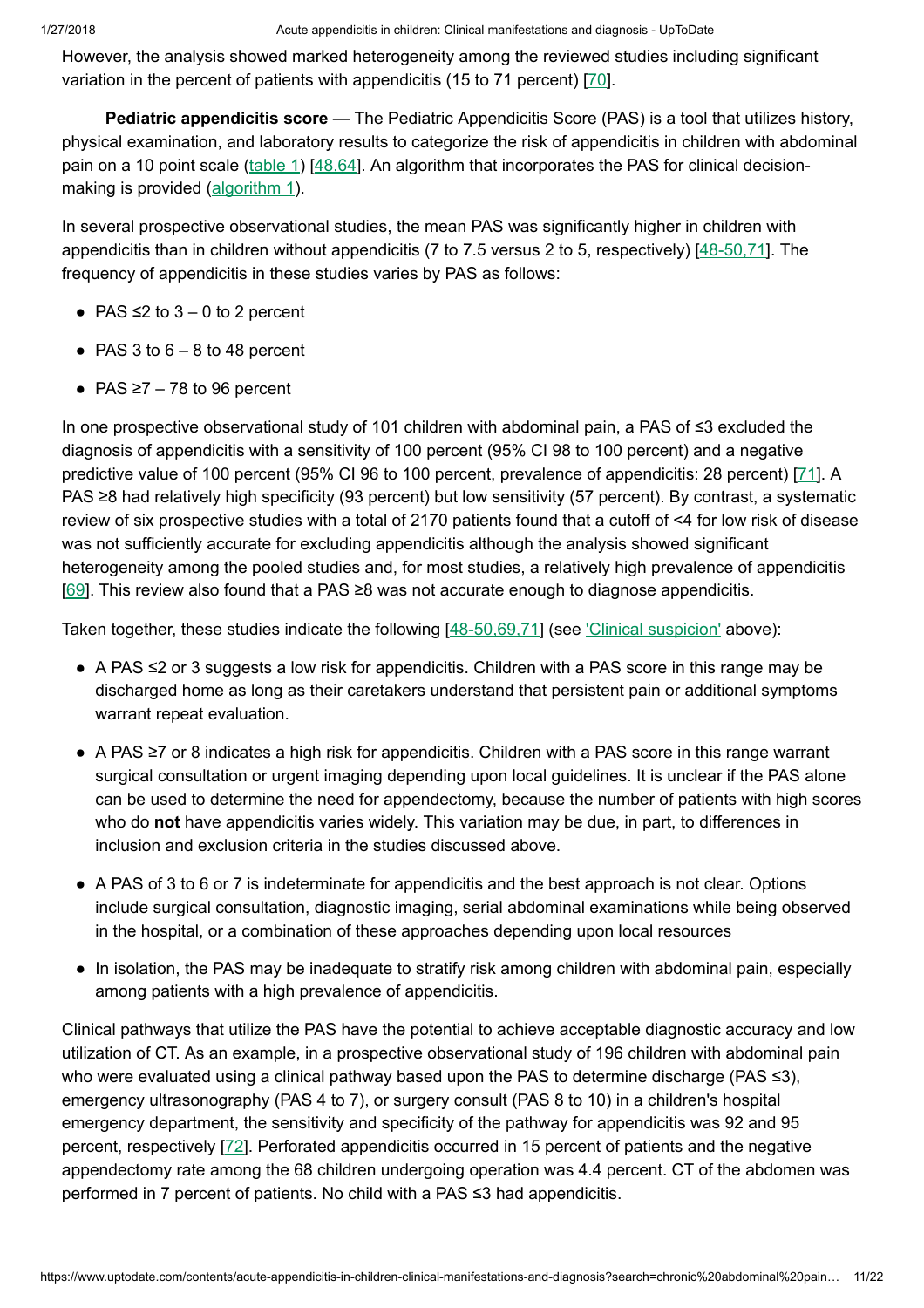Refined Low-Risk Appendicitis Score — The Refined Low-Risk Appendicitis Score consists of the following low-risk items [[51\]](https://www.uptodate.com/contents/acute-appendicitis-in-children-clinical-manifestations-and-diagnosis/abstract/51):

- Absence of maximal tenderness in the right lower quadrant OR right lower quadrant tenderness without pain on walking, jumping, or coughing
- $\bullet$  A less than 6750/mm<sup>3</sup>

In a prospective cohort of 2625 children evaluated at multiple centers, these criteria had a sensitivity of 98 percent, specificity of 24 percent, and negative predictive value of 95 percent in identifying children without appendicitis [[51\]](https://www.uptodate.com/contents/acute-appendicitis-in-children-clinical-manifestations-and-diagnosis/abstract/51).

Alvarado score — The Alvarado score (also called the MANTRELS score) is a 10-point score derived from eight components:

- Migratory right iliac fossa pain (1 point)
- Anorexia (1 point)
- Nausea/vomiting (1 point)
- Tenderness in the right iliac fossa (2 points)
- Rebound tenderness in the right iliac fossa (1 point)
- Elevated temperature >37.5°C (1 point)
- Leukocytosis (2 points)
- Shift of the WBC count (1 point)

The Alvarado score does not have adequate accuracy for the diagnosis of appendicitis in children. In a systematic review of the diagnostic accuracy of the Alvarado score which included 1075 children, a score of ≥5 for admission and ≥7 for surgery had pooled sensitivities of 99 percent and 76 percent among pediatric patients, respectively [[73\]](https://www.uptodate.com/contents/acute-appendicitis-in-children-clinical-manifestations-and-diagnosis/abstract/73). However, the Alvarado score had a significant tendency to exaggerate the probability of appendicitis in intermediate (score 5 or 6) and high (score 7 to 10) risk children. Furthermore, analysis suggested that the diagnostic accuracy of the score was inconsistent in children. In a separate systematic review of six prospective studies (1589 patients), no Alvarado score had an acceptable performance for ruling in appendicitis [[69\]](https://www.uptodate.com/contents/acute-appendicitis-in-children-clinical-manifestations-and-diagnosis/abstract/69). For example, using a score of ≥9 for the performance of surgery in children with a 40 percent pretest probability of appendicitis would have resulted in a 19 percent frequency of negative appendectomy [[70](https://www.uptodate.com/contents/acute-appendicitis-in-children-clinical-manifestations-and-diagnosis/abstract/70)]. On the other hand, this review also found that an Alvarado score <5 in children with a pretest probability for appendicitis up to 40 percent reduced the likelihood of appendicitis to <3 percent and which for some clinicians would permit the safe discharge of such patients to home observation. However, this risk of appendicitis is still greater than what is found for a Pediatric Appendicitis Score of 2 to 3. (See Pediatric [appendicitis](https://www.uptodate.com/contents/acute-appendicitis-in-children-clinical-manifestations-and-diagnosis?search=chronic%20abdominal%20pain%20in%20children&source=search_result&selectedTitle=7~150&usage_type=default&display_rank=7#H1302573) score' above.)

The use of the Alvarado score for the diagnosis and management of appendicitis in adults is discussed separately. (See "Acute appendicitis in adults: Diagnostic evaluation", section on 'Alvarado score [calculation'.\)](https://www.uptodate.com/contents/acute-appendicitis-in-adults-diagnostic-evaluation?sectionName=Alvarado+score+calculation&anchor=H989288087&source=see_link#H989288087)

Imaging — For children who do not have a typical presentation for appendicitis or in whom appendicitis cannot be excluded clinically, imaging can be helpful to establish or exclude the diagnosis. Ultrasonography and CT, separately or in combination, are the modalities used most frequently; although evidence suggests that MRI instead of CT can provide similar diagnostic accuracy in a timely manner without radiation exposure. (See "Acute [appendicitis](https://www.uptodate.com/contents/acute-appendicitis-in-children-diagnostic-imaging?sectionName=IMAGING+APPROACH&anchor=H4189074&source=see_link#H4189074) in children: Diagnostic imaging", section on 'Imaging approach'.)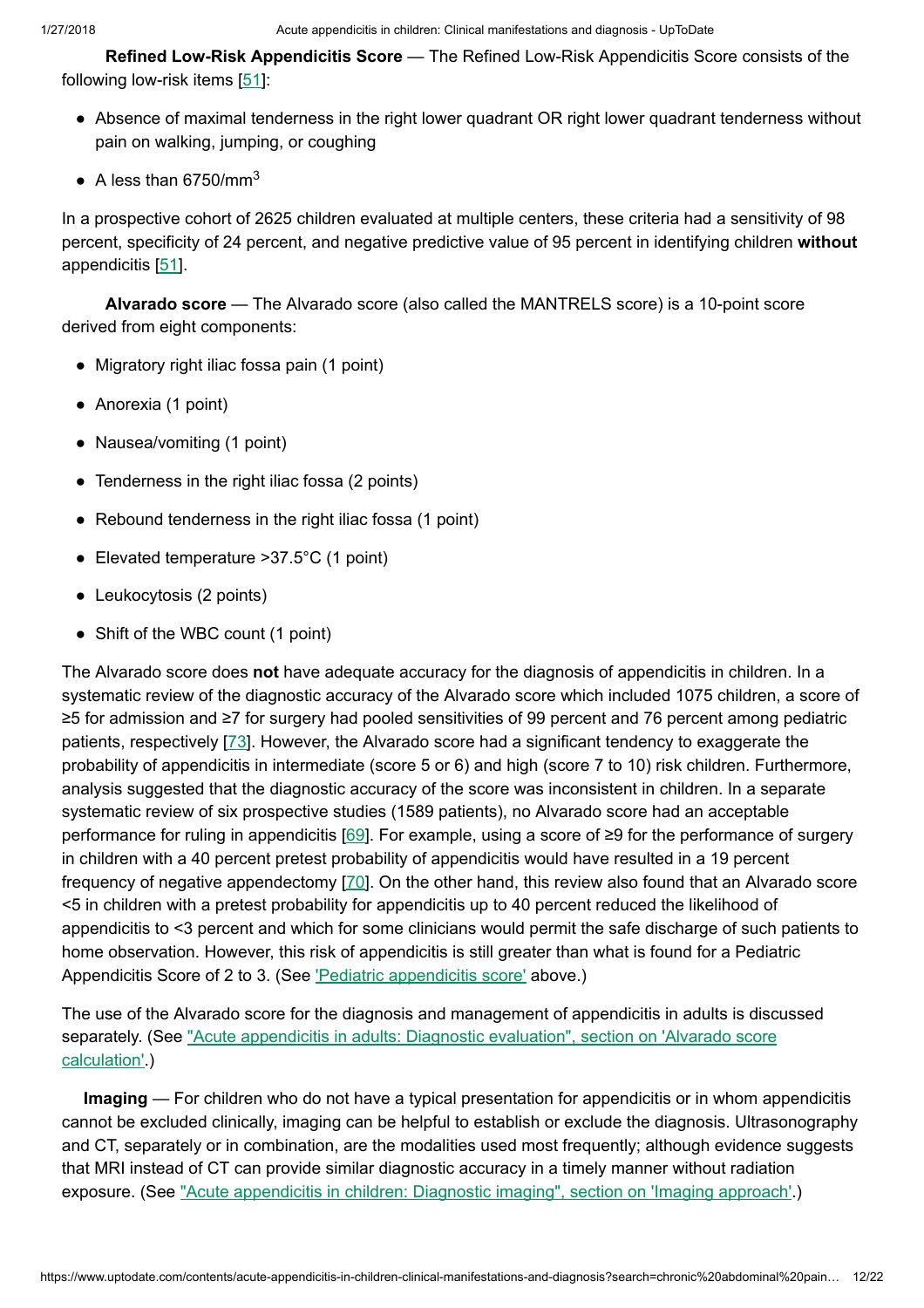We suggest the following approach to the use of imaging studies for children with suspected appendicitis (see ['Clinical suspicion'](https://www.uptodate.com/contents/acute-appendicitis-in-children-clinical-manifestations-and-diagnosis?search=chronic%20abdominal%20pain%20in%20children&source=search_result&selectedTitle=7~150&usage_type=default&display_rank=7#H6656915) above and "Acute appendicitis in children: Diagnostic imaging", section on 'Imaging decision'):

- Children with a typical clinical presentation for acute appendicitis are likely to have appendicitis. For these patients at high risk for appendicitis, we suggest clinicians consult a surgeon with pediatric experience prior to obtaining urgent imaging studies.
- Children who have a low risk for appendicitis based upon the clinical examination and, when indicated, laboratory studies may be managed without imaging at the initial evaluation. These patients warrant clear instructions regarding signs of appendicitis that should prompt reevaluation, or, if right lower quadrant pain or tenderness is present, assured reevaluation within 12 to 24 hours.
- Children with atypical or equivocal clinical findings of appendicitis suggesting a moderate likelihood for appendicitis warrant diagnostic imaging.

The Pediatric Appendicitis Score (PAS) or the Refined Low-Risk Appendicitis Score may be useful in establishing the level of risk in children with [appendicitis](https://www.uptodate.com/contents/acute-appendicitis-in-children-clinical-manifestations-and-diagnosis?search=chronic%20abdominal%20pain%20in%20children&source=search_result&selectedTitle=7~150&usage_type=default&display_rank=7#H1302573). (See 'Pediatric appendicitis score' above and 'Refined Low-Risk [Appendicitis](https://www.uptodate.com/contents/acute-appendicitis-in-children-clinical-manifestations-and-diagnosis?search=chronic%20abdominal%20pain%20in%20children&source=search_result&selectedTitle=7~150&usage_type=default&display_rank=7#H1302667) Score' above.)

Chronic or recurrent appendicitis — Chronic appendicitis refers to the pathologic finding of chronic inflammation or fibrosis of the appendix found in a subset of patients undergoing appendectomy. Chronic appendicitis is a rare finding in children. These patients are clinically characterized by prolonged (>7 days) right lower quadrant pain that may be intermittent and a normal WBC count. Most patients have resolution of pain with appendectomy. Crohn's disease is a consideration in patients who have persistent pain after surgery. (See ["Management](https://www.uptodate.com/contents/management-of-acute-appendicitis-in-adults?source=see_link) of acute appendicitis in adults".)

Recurrent appendicitis can occur but is also rare in children; such cases may be caused by a retained foreign body (eg, fecalith) in the lumen of the appendix. Stump appendicitis is a form of recurrent appendicitis that is related to incomplete appendectomy that leaves an excessively long stump after open or laparoscopic surgery. (See "Acute appendicitis in children: [Management",](https://www.uptodate.com/contents/acute-appendicitis-in-children-management?sectionName=Late&anchor=H29&source=see_link#H29) section on 'Late'.)

DIFFERENTIAL DIAGNOSIS — Appendicitis often presents with characteristic clinical features that make the evaluation and diagnosis straightforward. However, many diseases can mimic acute appendicitis in children ([table](https://www.uptodate.com/contents/image?imageKey=PEDS%2F56309&topicKey=EM%2F6479&search=chronic+abdominal+pain+in+children&rank=7%7E150&source=see_link) 2). (See "Causes of acute [abdominal pain](https://www.uptodate.com/contents/causes-of-acute-abdominal-pain-in-children-and-adolescents?source=see_link) in children and adolescents".)

Emergent surgical diagnoses — Although conditions other than appendicitis may also require operative management, the urgency and surgical approach may vary depending upon the diagnosis.

- Bowel obstruction Bowel obstruction must always be considered in the child who has had abdominal surgery and presents with vomiting and abdominal pain. Vomiting may be bilious. In addition, plain films of the abdomen often show distended loops of bowel with air-fluid levels or pneumoperitoneum.
- Intestinal malrotation Although most children with malrotation present in infancy with abdominal distension and bilious vomiting, a small percentage are diagnosed outside of infancy with abdominal pain and a variety of nonspecific clinical findings. Patients with volvulus often have pain out of proportion to physical examination findings. In patients with signs of obstruction, plain abdominal radiographs should be performed to exclude signs of perforation. The diagnosis of malrotation is confirmed by a limited upper gastrointestinal series or computed tomography (CT) of the abdomen with intravenous contrast. Prompt [surgical intervention](https://www.uptodate.com/contents/intestinal-malrotation-in-children?sectionName=DIAGNOSIS&anchor=H12&source=see_link#H12) is required in patients with volvulus. (See "Intestinal malrotation in children", section on 'Diagnosis'.)
- Intussusception Intussusception describes invagination of a part of the intestine into itself. Patients typically have an abrupt onset of intermittent episodic abdominal pain with vomiting, blood in the stool, and less commonly, lethargy or a palpable sausage-shaped abdominal mass in the right upper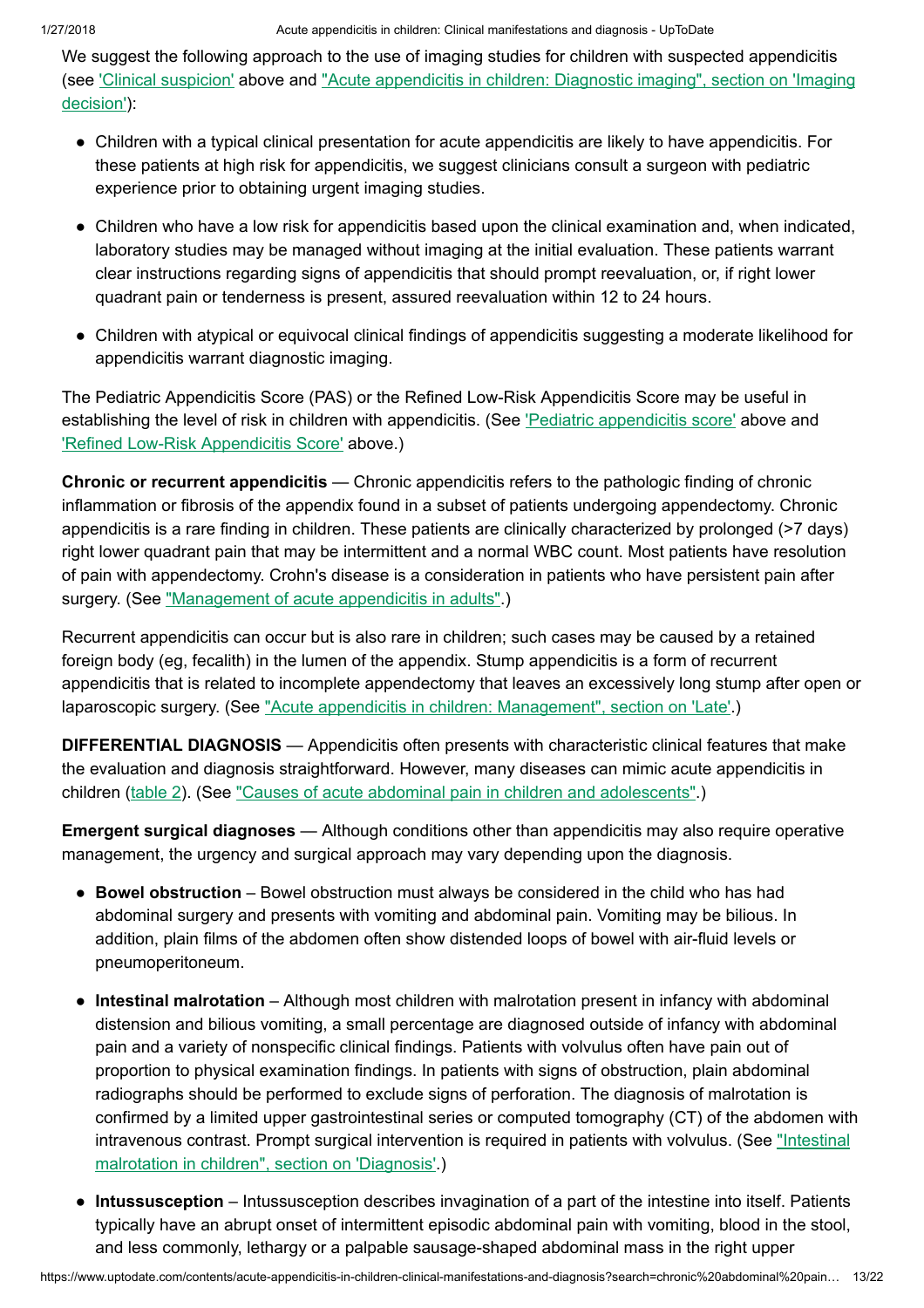quadrant. In the hands of an experienced ultrasonographer, the sensitivity and specificity of ultrasound for establishing the diagnosis of intussusception approach 100 percent. The diagnosis can also be made with a contrast enema (air or [barium\)](https://www.uptodate.com/contents/barium-drug-information?source=see_link), which may reduce the intussusceptum, thereby avoiding an operation. (See ["Intussusception](https://www.uptodate.com/contents/intussusception-in-children?sectionName=EVALUATION&anchor=H10&source=see_link#H10) in children", section on 'Evaluation'.)

- Ovarian torsion Although ovarian torsion does not occur commonly in children, the presentation is nonspecific and easily confused with appendicitis. Features include acute onset of moderate to severe abdominal pain, vomiting, and an adnexal mass. The character of the pain may be sharp, stabbing, colicky, or crampy, and may radiate to the flank, back, or groin. Infants with ovarian torsion present with feeding intolerance, vomiting, abdominal distension, and fussiness or irritability. Most infants have previously diagnosed ovarian cysts on prenatal ultrasounds. Salvage of the ovary is often not possible but is maximized by expeditious surgery. Ovarian torsion is typically diagnosed with Doppler flow ultrasound of the ovaries. (See "Ovarian and fallopian tube torsion", section on ['Clinical presentation'](https://www.uptodate.com/contents/ovarian-and-fallopian-tube-torsion?sectionName=CLINICAL+PRESENTATION&anchor=H327710&source=see_link#H327710) and ["Ovarian](https://www.uptodate.com/contents/ovarian-and-fallopian-tube-torsion?sectionName=Imaging+studies&anchor=H15&source=see_link#H15) and fallopian tube torsion", section on 'Imaging studies'.)
- Ectopic pregnancy Ectopic pregnancy can be a life-threatening emergency typically occurring six to eight weeks after the last normal menstrual period. Classic symptoms include abdominal pain, vaginal bleeding, and amenorrhea. Normal signs of pregnancy such as breast tenderness, frequent urination, and nausea may also be present. Clinical findings, a positive urine pregnancy test, and visualization of a pregnancy outside of the uterus are the key diagnostic findings. (See "Ectopic pregnancy: Clinical manifestations and diagnosis", section on ['Clinical presentation'](https://www.uptodate.com/contents/ectopic-pregnancy-clinical-manifestations-and-diagnosis?sectionName=CLINICAL+PRESENTATION&anchor=H2&source=see_link#H2) and "Ectopic pregnancy: Clinical manifestations and diagnosis", section on 'Diagnosis'.)
- Testicular torsion Although testicular torsion can cause abdominal pain, symptoms and physical findings in the scrotum will also be present. (See "Causes of scrotal pain in children and [adolescents",](https://www.uptodate.com/contents/causes-of-scrotal-pain-in-children-and-adolescents?sectionName=TESTICULAR+TORSION&anchor=H2&source=see_link#H2) section on 'Testicular torsion'.)
- Torsion of the omentum Omental torsion may cause localized right-sided abdominal pain and tenderness [[74,75\]](https://www.uptodate.com/contents/acute-appendicitis-in-children-clinical-manifestations-and-diagnosis/abstract/74,75). Fever and vomiting are less prominent than in acute appendicitis. Obesity appears to be a risk factor. Ultrasound or CT can aid in diagnosis by identifying an ovoid mass with adherence to the anterior abdominal wall [\[75](https://www.uptodate.com/contents/acute-appendicitis-in-children-clinical-manifestations-and-diagnosis/abstract/75)]. The signs and symptoms will often resolve with intravenous fluids and analgesia. If this diagnosis is recognized by ultrasound or CT before surgery, operation is not necessary. When diagnosed intraoperatively, treatment consists of partial omentectomy. Omental torsion coexisting with appendicitis has been described [[74\]](https://www.uptodate.com/contents/acute-appendicitis-in-children-clinical-manifestations-and-diagnosis/abstract/74).

**Emergent nonsurgical diagnoses** — Most emergent nonsurgical diagnoses that may be confused with appendicitis can usually be detected early in the evaluation of children with acute abdominal pain. Failure to do so, however, could delay emergent treatment.

- Hemolytic uremic syndrome Children with hemolytic uremic syndrome often have vomiting and abdominal pain with a prodrome of diarrhea. The characteristic triad of microangiopathic hemolytic anemia, thrombocytopenia, and acute renal failure is also typically present, leading to a prompt diagnosis. (See ["Clinical manifestations](https://www.uptodate.com/contents/clinical-manifestations-and-diagnosis-of-shiga-toxin-producing-escherichia-coli-stec-hemolytic-uremic-syndrome-hus-in-children?source=see_link) and diagnosis of Shiga toxin-producing Escherichia coli (STEC) hemolytic uremic syndrome (HUS) in children".)
- Diabetic ketoacidosis Children with diabetic ketoacidosis usually have classic symptoms such as polyphagia, polydipsia, and polyuria. Once insulin deficiency and ketoacidosis become significant, anorexia, vomiting, and abdominal pain develop in association with hyperglycemia, metabolic acidosis, glycosuria, and ketonuria. (See ["Clinical features](https://www.uptodate.com/contents/clinical-features-and-diagnosis-of-diabetic-ketoacidosis-in-children-and-adolescents?source=see_link) and diagnosis of diabetic ketoacidosis in children and adolescents".)
- Primary peritonitis Primary peritonitis usually occurs in children with ascites and chronic conditions such as nephrotic syndrome, systemic lupus erythematosus, or liver disease although cases caused by Streptococcus pyogenes have been described in healthy children [\[76](https://www.uptodate.com/contents/acute-appendicitis-in-children-clinical-manifestations-and-diagnosis/abstract/76)]. In patients with ascites, the diagnosis is made by paracentesis with isolation of a single organism by culture in association with an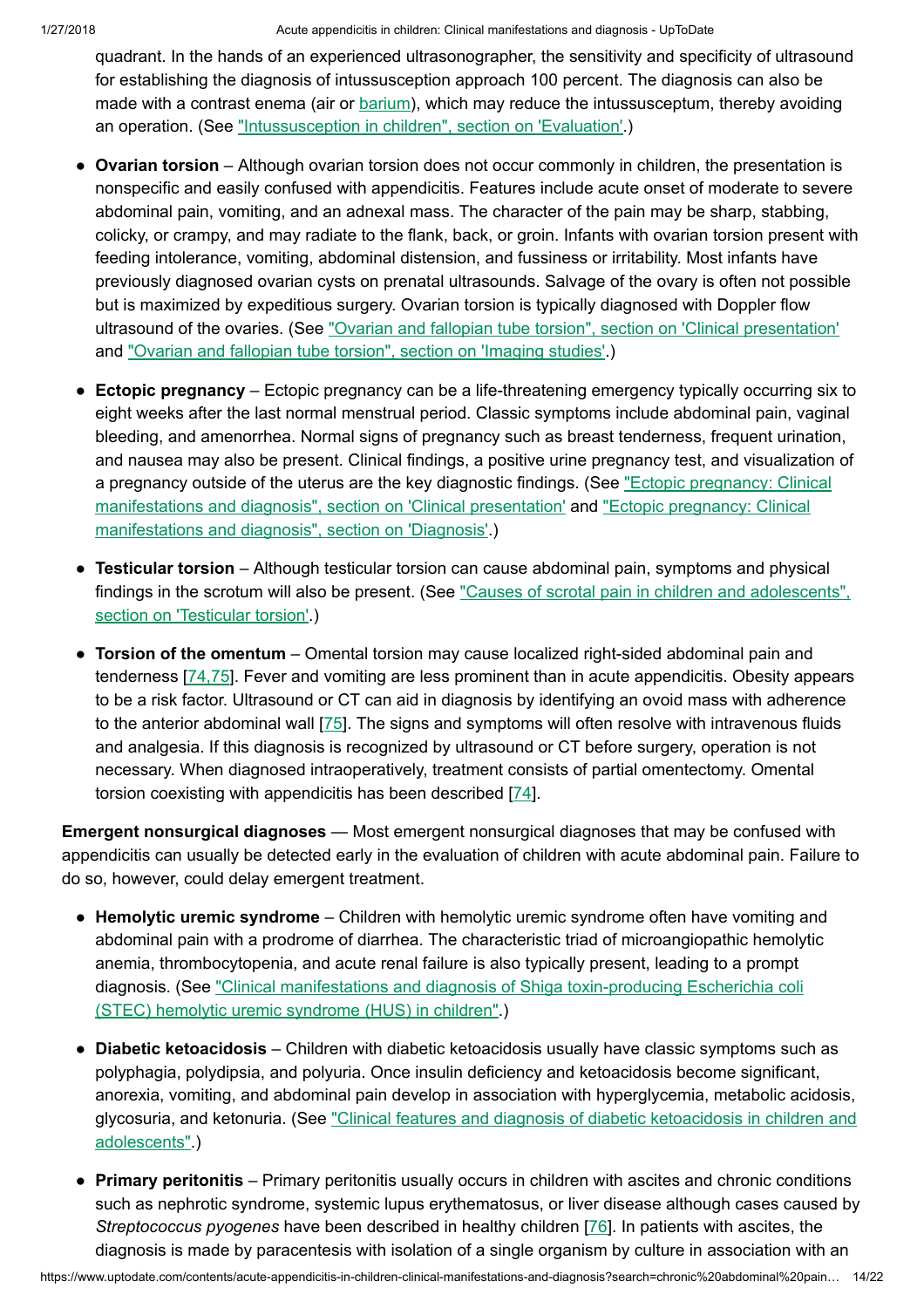ascitic fluid neutrophil count ≥250 cells/mm<sup>3</sup>. Differentiation of primary peritonitis from secondary peritonitis caused by a surgical condition as described in the algorithm [\(algorithm](https://www.uptodate.com/contents/image?imageKey=GAST%2F75590&topicKey=EM%2F6479&search=chronic+abdominal+pain+in+children&rank=7%7E150&source=see_link) 2) is a critical aspect of care and is discussed in greater detail separately. (See "Spontaneous bacterial peritonitis in adults: Diagnosis", section on 'Distinguishing spontaneous from secondary [bacterial peritonitis'.\)](https://www.uptodate.com/contents/spontaneous-bacterial-peritonitis-in-adults-diagnosis?sectionName=DISTINGUISHING+SPONTANEOUS+FROM+SECONDARY+BACTERIAL+PERITONITIS&anchor=H14&source=see_link#H14)

Other nonsurgical diagnoses — Nonsurgical diagnoses that present in a similar manner to appendicitis often have some distinguishing features. Others, such as pneumonia, streptococcal pharyngitis, and urinary tract infections (UTIs), may not be evident unless specific tests are performed.

- Nephrolithiasis Kidney stones are less common than appendicitis in children. In children, intermittent colicky flank pain with radiation to the abdomen and groin is a common manifestation which may be accompanied by gross or microscopic hematuria. Diagnosis can be confirmed by helical CT of the abdomen and pelvis or by ultrasound. (See "Clinical features and diagnosis of nephrolithiasis in children", section on ['Clinical presentation'](https://www.uptodate.com/contents/clinical-features-and-diagnosis-of-nephrolithiasis-in-children?sectionName=CLINICAL+PRESENTATION&anchor=H2&source=see_link#H2) and "Clinical features and diagnosis of nephrolithiasis in children", section on 'Diagnosis'.)
- Sickle cell disease Abdominal pain as a result of infarction of abdominal and retroperitoneal organs can occur in children with sickle cell disease. Although vasoocclusive crises occur more commonly than appendicitis, the symptoms may be indistinguishable [\[77,78](https://www.uptodate.com/contents/acute-appendicitis-in-children-clinical-manifestations-and-diagnosis/abstract/77,78)]. A surgical diagnosis should be considered in patients with an unusual pattern of pain or who do not respond promptly to hydration and analgesia. (See "Overview of the [clinical manifestations](https://www.uptodate.com/contents/overview-of-the-clinical-manifestations-of-sickle-cell-disease?source=see_link) of sickle cell disease".)
- Immunoglobulin A vasculitis (IgAV; Henoch-Schönlein purpura [HSP]) IgAV (HSP) is a systemic vasculitis that includes a characteristic purpuric rash, typically distributed symmetrically over the upper legs and buttocks [\(picture](https://www.uptodate.com/contents/image?imageKey=HEME%2F62546&topicKey=EM%2F6479&search=chronic+abdominal+pain+in+children&rank=7%7E150&source=see_link) 1). Abdominal pain is usually colicky and may be associated with vomiting. Intussusception is a rare surgical complication. (See 'Emergent [surgical diagnoses'](https://www.uptodate.com/contents/acute-appendicitis-in-children-clinical-manifestations-and-diagnosis?search=chronic%20abdominal%20pain%20in%20children&source=search_result&selectedTitle=7~150&usage_type=default&display_rank=7#H24) above and "IgA vasculitis (Henoch-Schönlein purpura): [Clinical manifestations](https://www.uptodate.com/contents/iga-vasculitis-henoch-schonlein-purpura-clinical-manifestations-and-diagnosis?source=see_link) and diagnosis".)
- Pelvic inflammatory disease (PID) Although PID usually causes diffuse lower abdominal pain, focal right lower quadrant abdominal pain does occur. Patients may often be febrile. Findings on pelvic bimanual examination of a purulent endocervical discharge and/or acute cervical motion and adnexal tenderness distinguish PID from appendicitis. (See "Pelvic inflammatory disease: Clinical [manifestations](https://www.uptodate.com/contents/pelvic-inflammatory-disease-clinical-manifestations-and-diagnosis?source=see_link) and diagnosis".)
- Ovarian cyst Ovarian cysts commonly occur in postmenarchal adolescent females and may cause right lower quadrant pain, which can be severe if the cyst has ruptured. Findings of anorexia and vomiting are less common unless ovarian torsion has occurred. Plain and Doppler ultrasounds of the pelvis and abdomen that demonstrate an ovarian cyst and a normal appendix are diagnostic. (See "Ovarian cysts and neoplasms in infants, children, and adolescents", section on ['Clinical features'.](https://www.uptodate.com/contents/ovarian-cysts-and-neoplasms-in-infants-children-and-adolescents?sectionName=Clinical+features&anchor=H22&source=see_link#H22))
- Mittelschmerz This ovulatory event causes recurrent midcycle pain in females with regular ovulatory cycles. This pain is caused by normal follicular enlargement just prior to ovulation or to normal follicular bleeding at ovulation. The pain is typically mild and unilateral; it occurs midway between menstrual periods and lasts for a few hours to a couple of days. The onset of pain midcycle and a history of recurrence help to differentiate mittelschmerz from appendicitis. (See "Evaluation of acute pelvic pain in the adolescent female", section on ['Mittelschmerz'.\)](https://www.uptodate.com/contents/evaluation-of-acute-pelvic-pain-in-the-adolescent-female?sectionName=Mittelschmerz&anchor=H4156418&source=see_link#H4156418)
- Pneumonia An infiltrate in the lower lobes of the lungs may irritate the diaphragm and cause abdominal pain that can mimic findings of appendicitis in children. Cough, fever, tachypnea, rales on auscultation, and/or decreased oxygen saturation help to distinguish pneumonia from appendicitis. In many children, pneumonia can be diagnosed based upon clinical findings alone. The presence of infiltrates on chest radiograph, which may be subtle on presentation, confirms the diagnosis of pneumonia in children with compatible clinical findings. However, pneumonia can be difficult to identify when respiratory signs and symptoms are subtle [\[79](https://www.uptodate.com/contents/acute-appendicitis-in-children-clinical-manifestations-and-diagnosis/abstract/79)]. Because of the overlap in clinical presentation, some children may warrant chest radiographs and abdominal imaging. (See ["Community-acquired](https://www.uptodate.com/contents/community-acquired-pneumonia-in-children-clinical-features-and-diagnosis?sectionName=CLINICAL+PRESENTATION&anchor=H2&source=see_link#H2)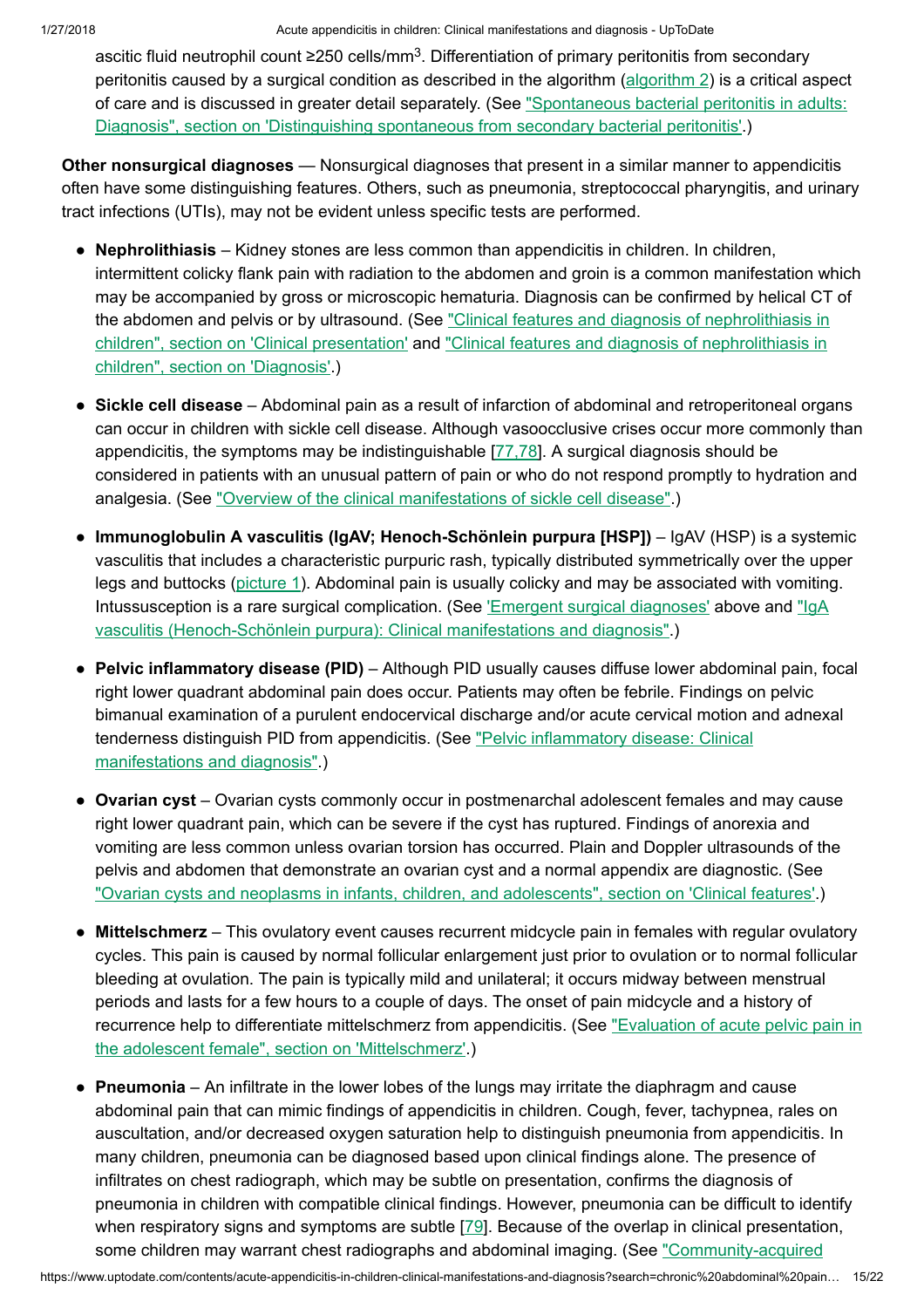pneumonia in children: Clinical features and diagnosis", section on ['Clinical presentation'](https://www.uptodate.com/contents/community-acquired-pneumonia-in-children-clinical-features-and-diagnosis?sectionName=CLINICAL+PRESENTATION&anchor=H2&source=see_link#H2) and "Fever without a source in children 3 to 36 months of age", section on 'Pneumonia' and ["Community-acquired](https://www.uptodate.com/contents/community-acquired-pneumonia-in-children-clinical-features-and-diagnosis?sectionName=DIAGNOSIS&anchor=H29&source=see_link#H29) pneumonia in children: Clinical features and diagnosis", section on 'Diagnosis'.)

- Urinary tract infection UTIs may cause abdominal pain and vomiting, particularly in young children. Although white blood cells (WBCs) may also be seen on urinalysis in patients with appendicitis, children with UTIs will generally have bacteria on microscopic examination and a dipstick positive for leukocyte esterase and/or nitrites. (See "Urinary tract infections in infants and children older than one month: [Clinical features](https://www.uptodate.com/contents/urinary-tract-infections-in-infants-and-children-older-than-one-month-clinical-features-and-diagnosis?sectionName=Rapidly+available+tests&anchor=H12&source=see_link#H12) and diagnosis", section on 'Rapidly available tests'.)
- Streptococcal pharyngitis Young children with streptococcal pharyngitis may have vomiting and abdominal pain in addition to a sore throat. Suggestive clinical findings include sore throat, tender anterior cervical nodes, and exudative pharyngitis. Rapid antigen detection can quickly diagnose group A streptococcal disease in most cases. (See "Group A [streptococcal tonsillopharyngitis](https://www.uptodate.com/contents/group-a-streptococcal-tonsillopharyngitis-in-children-and-adolescents-clinical-features-and-diagnosis?sectionName=DIAGNOSIS&anchor=H16&source=see_link#H16) in children and adolescents: Clinical features and diagnosis", section on 'Diagnosis'.)
- Gastroenteritis Gastroenteritis occurs commonly in children younger than two years. In resourcerich countries, a viral etiology is most common, and the presence and quantity of diarrhea can be variable. Diarrhea may also occur in children with appendicitis, especially patients younger than five years of age. In most instances, children with gastroenteritis have diffuse abdominal tenderness without guarding or rebound. The diagnosis of gastroenteritis should be made cautiously in children with abdominal pain and vomiting who do not have diarrhea. In one retrospective review of cases of missed appendicitis, 42 percent of children were initially diagnosed with gastroenteritis [\[23](https://www.uptodate.com/contents/acute-appendicitis-in-children-clinical-manifestations-and-diagnosis/abstract/23)]. (See "Acute viral gastroenteritis in children in resource-rich countries: Clinical features and diagnosis", section on ['Clinical presentation'.\)](https://www.uptodate.com/contents/acute-viral-gastroenteritis-in-children-in-resource-rich-countries-clinical-features-and-diagnosis?sectionName=CLINICAL+PRESENTATION&anchor=H521299938&source=see_link#H521299938)

Yersinia enterocolitica gastroenteritis can cause focal abdominal pain that is clinically indistinguishable from appendicitis. (See ["Clinical manifestations](https://www.uptodate.com/contents/clinical-manifestations-and-diagnosis-of-yersinia-infections?sectionName=Pseudoappendicitis&anchor=H89479916&source=see_link#H89479916) and diagnosis of Yersinia infections", section on 'Pseudoappendicitis'.)

• Mesenteric lymphadenitis - Children with abdominal pain who undergo ultrasound demonstrate mesenteric lymphadenitis in 9 to 32 percent of cases [\[80,81](https://www.uptodate.com/contents/acute-appendicitis-in-children-clinical-manifestations-and-diagnosis/abstract/80,81)]. This radiologic finding is a nonspecific indicator of infection, inflammation, and rarely, malignancy. Etiologies of mesenteric lymphadenitis include viral and [bacterial gastroenteritis,](https://www.uptodate.com/contents/causes-of-acute-abdominal-pain-in-children-and-adolescents?sectionName=Gastrointestinal&anchor=H28&source=see_link#H28) inflammatory bowel disease, and lymphoma. (See "Causes of acute abdominal pain in children and adolescents", section on 'Gastrointestinal'.)

Compared to patients with acute appendicitis, children with mesenteric adenitis tend to have longer duration of symptoms prior to presentation, fewer findings of appendicitis (ie, vomiting, migration of pain, percussion tenderness, rebound tenderness, or Rovsing sign), higher fever (when present), and normal WBC counts and C-reactive protein levels [[82\]](https://www.uptodate.com/contents/acute-appendicitis-in-children-clinical-manifestations-and-diagnosis/abstract/82). However, patients with mesenteric adenitis can have clinical findings that are difficult to distinguish from acute appendicitis [[83\]](https://www.uptodate.com/contents/acute-appendicitis-in-children-clinical-manifestations-and-diagnosis/abstract/83). Ultrasound is typically warranted to make the diagnosis and to exclude appendicitis.

SOCIETY GUIDELINE LINKS — Links to society and government-sponsored guidelines from selected countries and regions around the world are provided separately. (See "Society guideline links: [Appendicitis](https://www.uptodate.com/contents/society-guideline-links-appendicitis-in-children?source=see_link) in children".)

INFORMATION FOR PATIENTS — UpToDate offers two types of patient education materials, "The Basics" and "Beyond the Basics." The Basics patient education pieces are written in plain language, at the 5<sup>th</sup> to 6<sup>th</sup> grade reading level, and they answer the four or five key questions a patient might have about a given condition. These articles are best for patients who want a general overview and who prefer short, easy-toread materials. Beyond the Basics patient education pieces are longer, more sophisticated, and more detailed. These articles are written at the 10<sup>th</sup> to 12<sup>th</sup> grade reading level and are best for patients who want in-depth information and are comfortable with some medical jargon.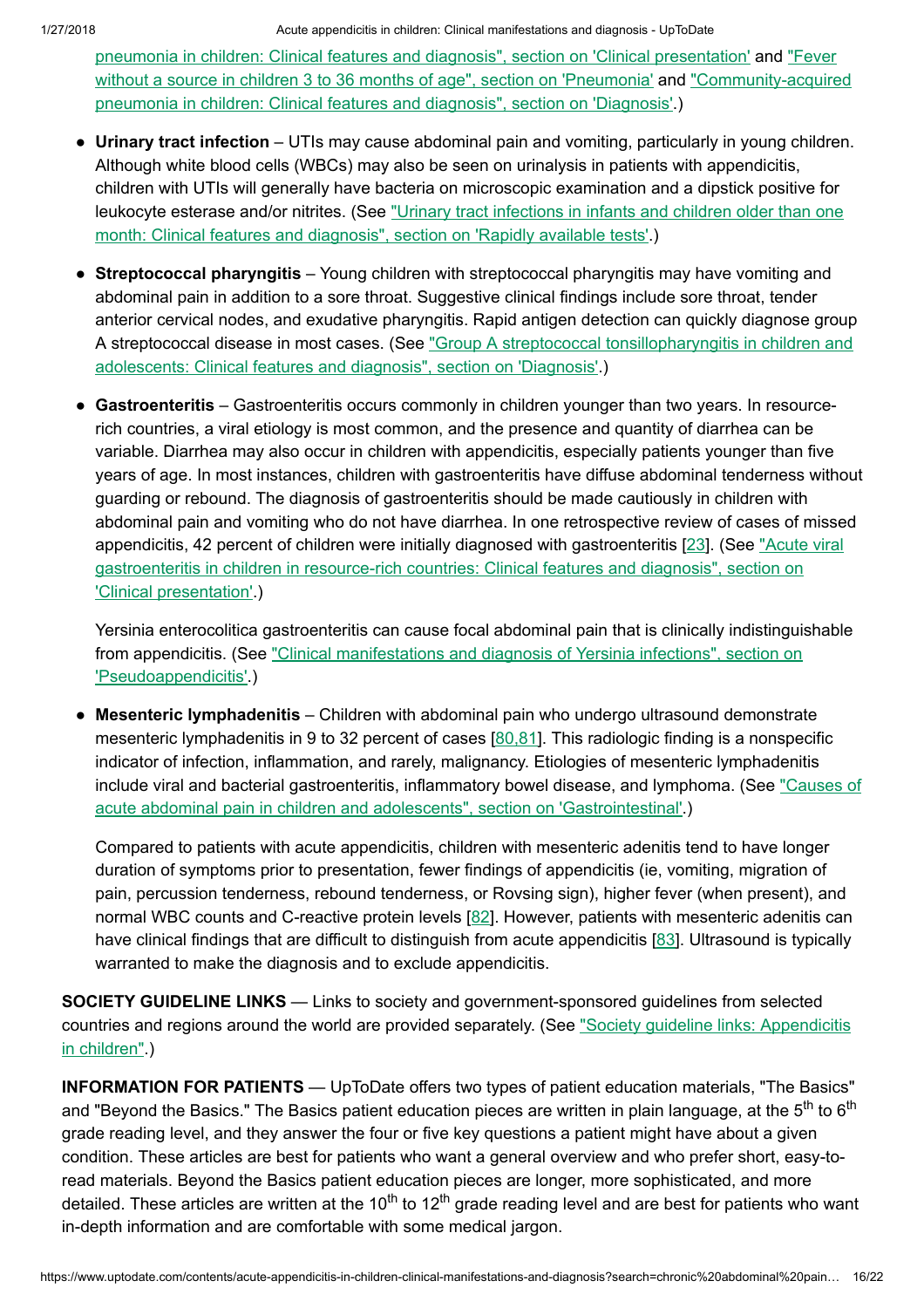Here are the patient education articles that are relevant to this topic. We encourage you to print or e-mail these topics to your patients. (You can also locate patient education articles on a variety of subjects by searching on "patient info" and the keyword(s) of interest.)

• Basics topics (see "Patient education: [Appendicitis](https://www.uptodate.com/contents/appendicitis-in-children-the-basics?source=see_link) in adults (The Basics)" and "Patient education: Appendicitis in children (The Basics)")

## SUMMARY AND RECOMMENDATIONS

- The classic presentation of appendicitis includes the following historical and physical examination findings (see ['Clinical manifestations'](https://www.uptodate.com/contents/acute-appendicitis-in-children-clinical-manifestations-and-diagnosis?search=chronic%20abdominal%20pain%20in%20children&source=search_result&selectedTitle=7~150&usage_type=default&display_rank=7#H5) above):
	- Anorexia
	- Periumbilical pain (early)
	- Migration of pain to the right lower quadrant (often within 24 hours of onset of symptoms)
	- Pain with movement: walking or shifting position in bed or on stretcher
	- Vomiting (typically occurring after the onset of pain)
	- Fever (commonly occurring 24 to 48 hours after onset of symptoms)
	- Right lower quadrant tenderness
	- Signs of localized or generalized peritoneal irritation
- Although this classic pattern of clinical findings does occur in school-age children and adolescents, it is less common overall in pediatric patients with appendicitis than in adults and may not occur at all in children younger than five years of age. (See ['Clinical features](https://www.uptodate.com/contents/acute-appendicitis-in-children-clinical-manifestations-and-diagnosis?search=chronic%20abdominal%20pain%20in%20children&source=search_result&selectedTitle=7~150&usage_type=default&display_rank=7#H599831092) by age' above.)
- Despite its limitations, a reliable abdominal examination is key to demonstrating the physical findings of appendicitis and requires that the child be quiet and cooperative. We recommend that children with suspected appendicitis receive analgesia commensurate with the degree of pain, including intravenous opioid medications ([Grade](https://www.uptodate.com/contents/grade/2?title=Grade%201B&topicKey=EM/6479) 1B). (See ['Approach](https://www.uptodate.com/contents/acute-appendicitis-in-children-clinical-manifestations-and-diagnosis?search=chronic%20abdominal%20pain%20in%20children&source=search_result&selectedTitle=7~150&usage_type=default&display_rank=7#H2654866) and analgesia' above and ['Physical findings'](https://www.uptodate.com/contents/acute-appendicitis-in-children-clinical-manifestations-and-diagnosis?search=chronic%20abdominal%20pain%20in%20children&source=search_result&selectedTitle=7~150&usage_type=default&display_rank=7#H599831735) above.)
- Although limited in their ability to differentiate appendicitis from other causes of abdominal pain, the following laboratory tests are typically obtained in children undergoing evaluation for appendicitis (see ['Laboratory](https://www.uptodate.com/contents/acute-appendicitis-in-children-clinical-manifestations-and-diagnosis?search=chronic%20abdominal%20pain%20in%20children&source=search_result&selectedTitle=7~150&usage_type=default&display_rank=7#H1301606) testing' above):
	- White blood cell (WBC) count
	- Differential with calculation of the absolute neutrophil count (ANC)
	- C-reactive protein (CRP)
	- Urinalysis
	- Urine pregnancy test in postmenarchal females
- We suggest a diagnostic approach guided by the clinical impression of risk (low, moderate, or high) derived from history, physical examination, and selected laboratory studies to determine next steps in evaluation and treatment of children with possible pediatric appendicitis ([algorithm](https://www.uptodate.com/contents/image?imageKey=EM%2F96236&topicKey=EM%2F6479&search=chronic+abdominal+pain+in+children&rank=7%7E150&source=see_link) 1). Validated clinical scoring systems have been developed to assist in this process. (See ['Clinical suspicion'](https://www.uptodate.com/contents/acute-appendicitis-in-children-clinical-manifestations-and-diagnosis?search=chronic%20abdominal%20pain%20in%20children&source=search_result&selectedTitle=7~150&usage_type=default&display_rank=7#H6656915) above and ['Clinical scoring](https://www.uptodate.com/contents/acute-appendicitis-in-children-clinical-manifestations-and-diagnosis?search=chronic%20abdominal%20pain%20in%20children&source=search_result&selectedTitle=7~150&usage_type=default&display_rank=7#H6659516) systems' above.)
- We suggest the following approach to the use of imaging studies for children with suspected appendicitis (see ['Clinical suspicion'](https://www.uptodate.com/contents/acute-appendicitis-in-children-clinical-manifestations-and-diagnosis?search=chronic%20abdominal%20pain%20in%20children&source=search_result&selectedTitle=7~150&usage_type=default&display_rank=7#H6656915) above and "Acute appendicitis in children: Diagnostic imaging",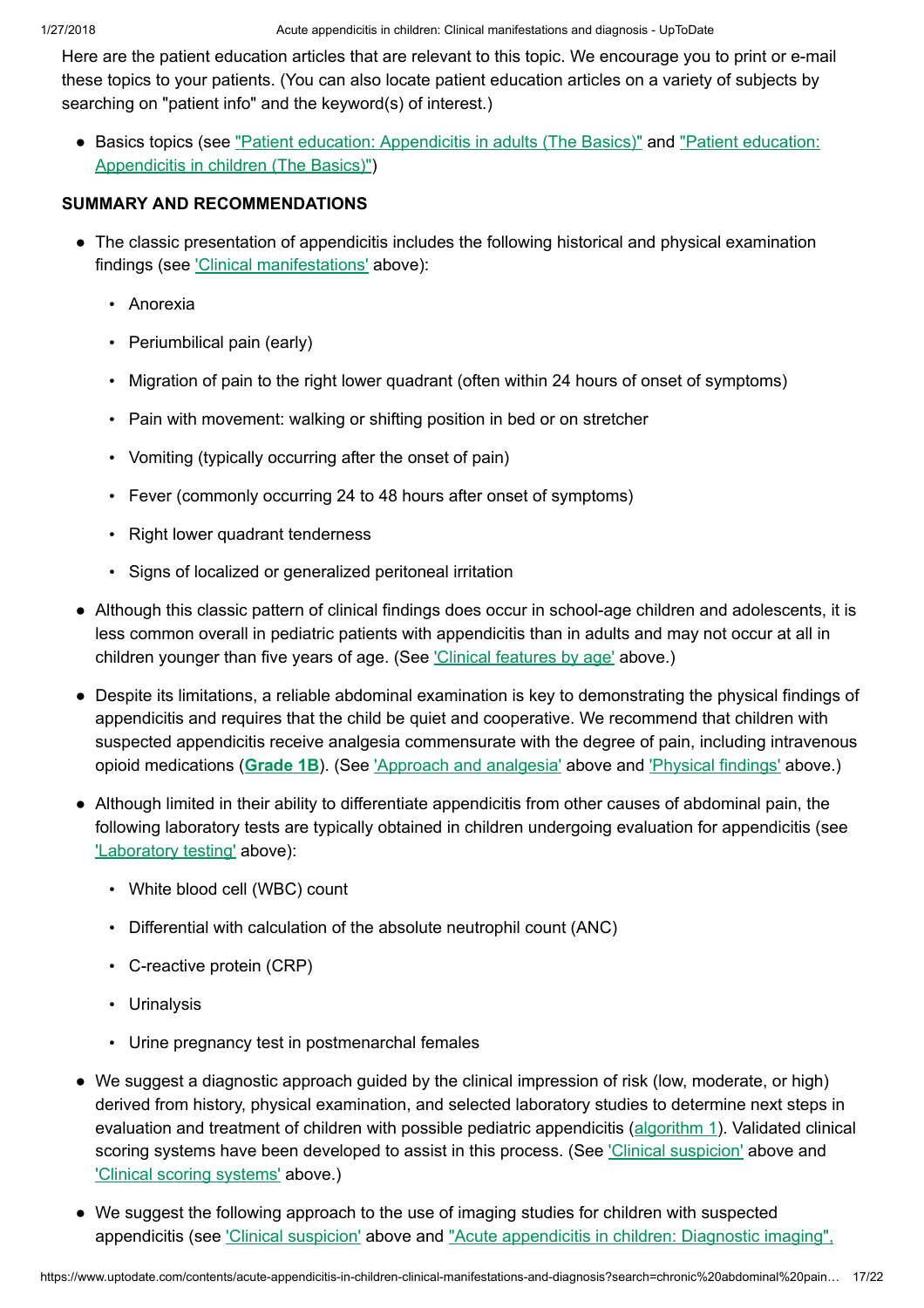### section on 'Imaging [decision'\):](https://www.uptodate.com/contents/acute-appendicitis-in-children-diagnostic-imaging?sectionName=IMAGING+DECISION&anchor=H5842759&source=see_link#H5842759)

- Children with a typical clinical presentation for acute appendicitis are likely to have appendicitis. For these patients at high risk for appendicitis, we suggest clinicians consult a surgeon with pediatric experience prior to obtaining urgent imaging studies.
- Children who have a low risk for appendicitis based upon the clinical examination and, when indicated, laboratory studies may be managed without imaging at the initial evaluation. These patients warrant clear instructions regarding signs of appendicitis that should prompt reevaluation, or, if right lower quadrant pain or tenderness is present, assured reevaluation within 12 to 24 hours.
- Children with atypical or equivocal clinical findings of appendicitis suggesting a moderate likelihood for appendicitis warrant diagnostic imaging. Ultrasonography is the recommended initial imaging test.
- Children with a clear alternative diagnosis should undergo specific treatment for the identified condition ●and no further evaluation for appendicitis is indicated. (See ['Differential diagnosis'](https://www.uptodate.com/contents/acute-appendicitis-in-children-clinical-manifestations-and-diagnosis?search=chronic%20abdominal%20pain%20in%20children&source=search_result&selectedTitle=7~150&usage_type=default&display_rank=7#H23) above.)

Use of UpToDate is subject to the [Subscription](https://www.uptodate.com/legal/license) and License Agreement.

## **REFERENCES**

- 1. Akbulut S, Ulku A, Senol A, et al. Left-sided appendicitis: review of 95 published cases and a case report. World J [Gastroenterol 2010;](https://www.uptodate.com/contents/acute-appendicitis-in-children-clinical-manifestations-and-diagnosis/abstract/1) 16:5598.
- 2. Bundy DG, Byerley JS, Liles EA, et al. Does this child have [appendicitis?](https://www.uptodate.com/contents/acute-appendicitis-in-children-clinical-manifestations-and-diagnosis/abstract/2) JAMA 2007; 298:438.
- 3. Rabah R. Pathology of the appendix in children: an [institutional experience](https://www.uptodate.com/contents/acute-appendicitis-in-children-clinical-manifestations-and-diagnosis/abstract/3) and review of the literature. Pediatr Radiol 2007; 37:15.
- 4. Bennion RS, Baron EJ, Thompson JE Jr, et al. The bacteriology of gangrenous and perforated [appendicitis--revisited.](https://www.uptodate.com/contents/acute-appendicitis-in-children-clinical-manifestations-and-diagnosis/abstract/4) Ann Surg 1990; 211:165.
- 5. Lamps LW. Infectious causes of [appendicitis.](https://www.uptodate.com/contents/acute-appendicitis-in-children-clinical-manifestations-and-diagnosis/abstract/5) Infect Dis Clin North Am 2010; 24:995.
- 6. Montgomery EA, Popek EJ. [Intussusception,](https://www.uptodate.com/contents/acute-appendicitis-in-children-clinical-manifestations-and-diagnosis/abstract/6) adenovirus, and children: a brief reaffirmation. Hum Pathol 1994; 25:169.
- 7. Paik SY, Oh JT, Choi YJ, et al. [Measles-related](https://www.uptodate.com/contents/acute-appendicitis-in-children-clinical-manifestations-and-diagnosis/abstract/7) appendicitis. Arch Pathol Lab Med 2002; 126:82.
- 8. Lopez-Navidad A, Domingo P, Cadafalch J, et al. Acute appendicitis complicating infectious [mononucleosis:](https://www.uptodate.com/contents/acute-appendicitis-in-children-clinical-manifestations-and-diagnosis/abstract/8) case report and review. Rev Infect Dis 1990; 12:297.
- 9. Schmidt P, Koltai JL, Weltzien A. [Actinomycosis](https://www.uptodate.com/contents/acute-appendicitis-in-children-clinical-manifestations-and-diagnosis/abstract/9) of the appendix in childhood. Pediatr Surg Int 1999; 15:63.
- 10. Arca MJ, Gates RL, Groner JI, et al. Clinical manifestations of appendiceal pinworms in children: an [institutional experience](https://www.uptodate.com/contents/acute-appendicitis-in-children-clinical-manifestations-and-diagnosis/abstract/10) and a review of the literature. Pediatr Surg Int 2004; 20:372.
- 11. Sinha SN, Sinha BN. Appendicular perforation due to Ascaris [lumbricoides.](https://www.uptodate.com/contents/acute-appendicitis-in-children-clinical-manifestations-and-diagnosis/abstract/11) J Indian Med Assoc 1974; 63:396.
- 12. Bass JA, Goldman J, Jackson MA, et al. Pediatric Crohn disease presenting as appendicitis: differentiating features from [typical appendicitis.](https://www.uptodate.com/contents/acute-appendicitis-in-children-clinical-manifestations-and-diagnosis/abstract/12) Eur J Pediatr Surg 2012; 22:274.
- 13. Scott A, [Upadhyay](https://www.uptodate.com/contents/acute-appendicitis-in-children-clinical-manifestations-and-diagnosis/abstract/13) V. Carcinoid tumours of the appendix in children in Auckland, New Zealand: 1965- 2008. N Z Med J 2011; 124:56.
- 14. Sin IC, Ling ET, Prentice RS. Burkitt's [lymphoma](https://www.uptodate.com/contents/acute-appendicitis-in-children-clinical-manifestations-and-diagnosis/abstract/14) of the appendix: report of two cases. Hum Pathol 1980; 11:465.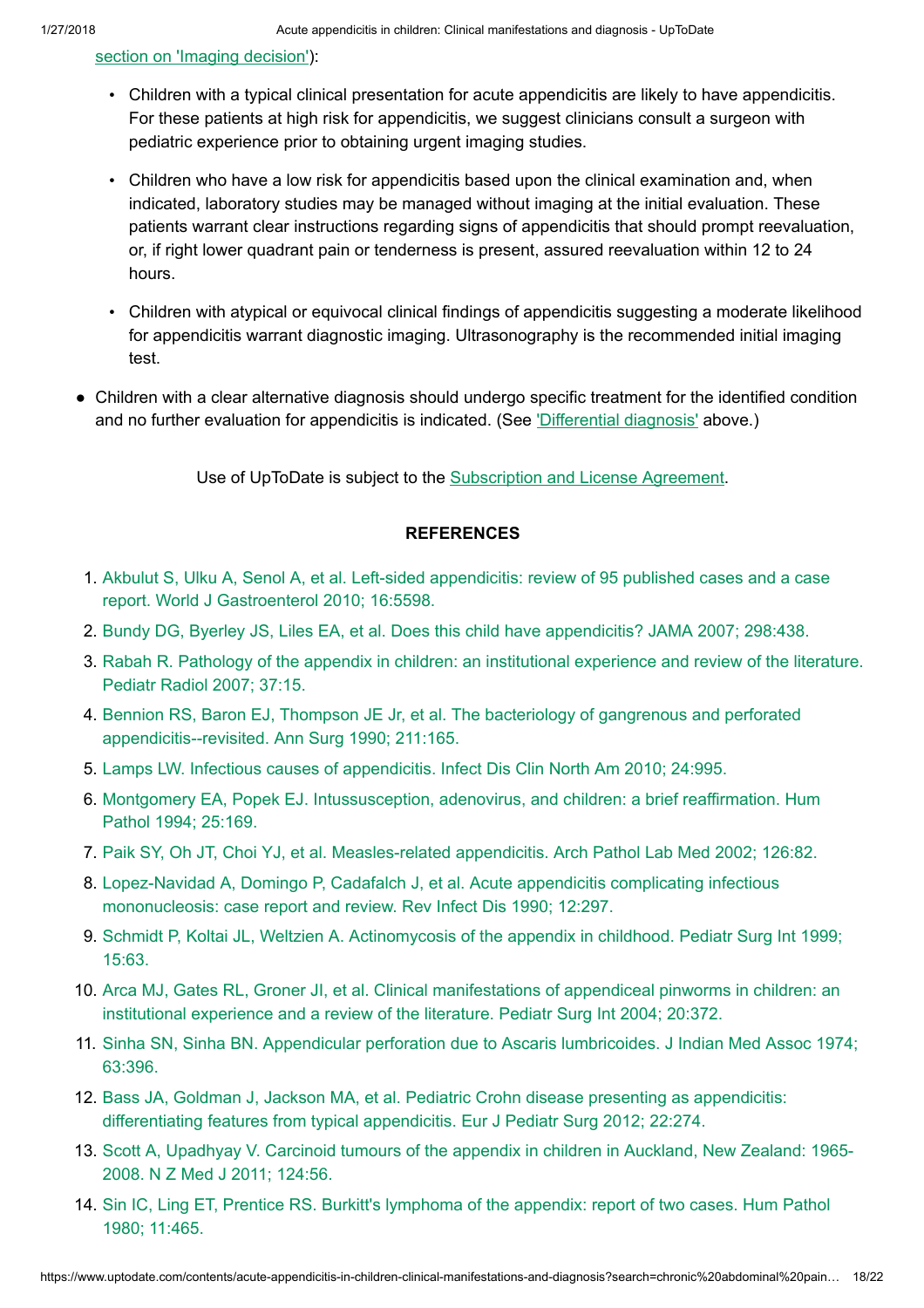- 15. Chew DK, Borromeo JR, [Gabriel YA,](https://www.uptodate.com/contents/acute-appendicitis-in-children-clinical-manifestations-and-diagnosis/abstract/15) Holgersen LO. Duplication of the vermiform appendix. J Pediatr Surg 2000; 35:617.
- 16. Scholer SJ, Pituch K, Orr DP, Dittus RS. [Clinical outcomes](https://www.uptodate.com/contents/acute-appendicitis-in-children-clinical-manifestations-and-diagnosis/abstract/16) of children with acute abdominal pain. Pediatrics 1996; 98:680.
- 17. Reynolds SL, Jaffe DM. Diagnosing [abdominal pain](https://www.uptodate.com/contents/acute-appendicitis-in-children-clinical-manifestations-and-diagnosis/abstract/17) in a pediatric emergency department. Pediatr Emerg Care 1992; 8:126.
- 18. Addiss DG, Shaffer N, Fowler BS, Tauxe RV. The epidemiology of appendicitis and appendectomy in the United States. Am J [Epidemiol 1990;](https://www.uptodate.com/contents/acute-appendicitis-in-children-clinical-manifestations-and-diagnosis/abstract/18) 132:910.
- 19. Ohmann C, Franke C, Kraemer M, Yang Q. [Status report on [epidemiology](https://www.uptodate.com/contents/acute-appendicitis-in-children-clinical-manifestations-and-diagnosis/abstract/19) of acute appendicitis]. Chirurg 2002; 73:769.
- 20. Anderson JE, Bickler SW, Chang DC, Talamini MA. Examining a common disease with unknown etiology: trends in epidemiology and [surgical management](https://www.uptodate.com/contents/acute-appendicitis-in-children-clinical-manifestations-and-diagnosis/abstract/20) of appendicitis in California, 1995-2009. World J Surg 2012; 36:2787.
- 21. Graham JM, Pokorny WJ, Harberg FJ. Acute appendicitis in [preschool age](https://www.uptodate.com/contents/acute-appendicitis-in-children-clinical-manifestations-and-diagnosis/abstract/21) children. Am J Surg 1980; 139:247.
- 22. Rothrock SG, Pagane J. Acute appendicitis in children: emergency department diagnosis and [management.](https://www.uptodate.com/contents/acute-appendicitis-in-children-clinical-manifestations-and-diagnosis/abstract/22) Ann Emerg Med 2000; 36:39.
- 23. Rothrock SG, Skeoch G, Rush JJ, Johnson NE. [Clinical features](https://www.uptodate.com/contents/acute-appendicitis-in-children-clinical-manifestations-and-diagnosis/abstract/23) of misdiagnosed appendicitis in children. Ann Emerg Med 1991; 20:45.
- 24. Schwartz KL, Gilad E, Sigalet D, et al. [Neonatal acute](https://www.uptodate.com/contents/acute-appendicitis-in-children-clinical-manifestations-and-diagnosis/abstract/24) appendicitis: a proposed algorithm for timely diagnosis. J Pediatr Surg 2011; 46:2060.
- 25. Horwitz JR, Gursoy M, Jaksic T, Lally KP. Importance of diarrhea as a presenting symptom of [appendicitis](https://www.uptodate.com/contents/acute-appendicitis-in-children-clinical-manifestations-and-diagnosis/abstract/25) in very young children. Am J Surg 1997; 173:80.
- 26. Nance ML, Adamson WT, Hedrick HL. [Appendicitis](https://www.uptodate.com/contents/acute-appendicitis-in-children-clinical-manifestations-and-diagnosis/abstract/26) in the young child: a continuing diagnostic challenge. Pediatr Emerg Care 2000; 16:160.
- 27. Colvin JM, Bachur R, Kharbanda A. The presentation of appendicitis in [preadolescent](https://www.uptodate.com/contents/acute-appendicitis-in-children-clinical-manifestations-and-diagnosis/abstract/27) children. Pediatr Emerg Care 2007; 23:849.
- 28. Sakellaris G, Tilemis S, Charissis G. Acute appendicitis in [preschool-age](https://www.uptodate.com/contents/acute-appendicitis-in-children-clinical-manifestations-and-diagnosis/abstract/28) children. Eur J Pediatr 2005; 164:80.
- 29. Lee SL, Stark R, Yaghoubian A, et al. Does age affect the outcomes and management of pediatric [appendicitis?](https://www.uptodate.com/contents/acute-appendicitis-in-children-clinical-manifestations-and-diagnosis/abstract/29) J Pediatr Surg 2011; 46:2342.
- 30. Bonadio W, Peloquin P, Brazg J, et al. Appendicitis in [preschool aged](https://www.uptodate.com/contents/acute-appendicitis-in-children-clinical-manifestations-and-diagnosis/abstract/30) children: Regression analysis of factors associated with perforation outcome. J Pediatr Surg 2015; 50:1569.
- 31. Bratton SL, Haberkern CM, Waldhausen JH. Acute appendicitis risks of [complications:](https://www.uptodate.com/contents/acute-appendicitis-in-children-clinical-manifestations-and-diagnosis/abstract/31) age and Medicaid insurance. Pediatrics 2000; 106:75.
- 32. Bachur RG, Hennelly K, Callahan MJ, et al. Diagnostic imaging and negative [appendectomy](https://www.uptodate.com/contents/acute-appendicitis-in-children-clinical-manifestations-and-diagnosis/abstract/32) rates in children: effects of age and gender. Pediatrics 2012; 129:877.
- 33. Wagner JM, McKinney WP, Carpenter JL. Does this patient have [appendicitis?](https://www.uptodate.com/contents/acute-appendicitis-in-children-clinical-manifestations-and-diagnosis/abstract/33) JAMA 1996; 276:1589.
- 34. Becker T, Kharbanda A, Bachur R. [Atypical clinical features](https://www.uptodate.com/contents/acute-appendicitis-in-children-clinical-manifestations-and-diagnosis/abstract/34) of pediatric appendicitis. Acad Emerg Med 2007; 14:124.
- 35. Schorlemmer GR, Herbst CA Jr. Perforated [neonatal appendicitis.](https://www.uptodate.com/contents/acute-appendicitis-in-children-clinical-manifestations-and-diagnosis/abstract/35) South Med J 1983; 76:536.
- 36. Karaman A, Cavuşoğlu YH, Karaman I, Cakmak O. Seven cases of [neonatal appendicitis](https://www.uptodate.com/contents/acute-appendicitis-in-children-clinical-manifestations-and-diagnosis/abstract/36) with a review of the English language literature of the last century. Pediatr Surg Int 2003; 19:707.
- 37. Kwok MY, Kim MK, Gorelick MH. [Evidence-based](https://www.uptodate.com/contents/acute-appendicitis-in-children-clinical-manifestations-and-diagnosis/abstract/37) approach to the diagnosis of appendicitis in children. Pediatr Emerg Care 2004; 20:690.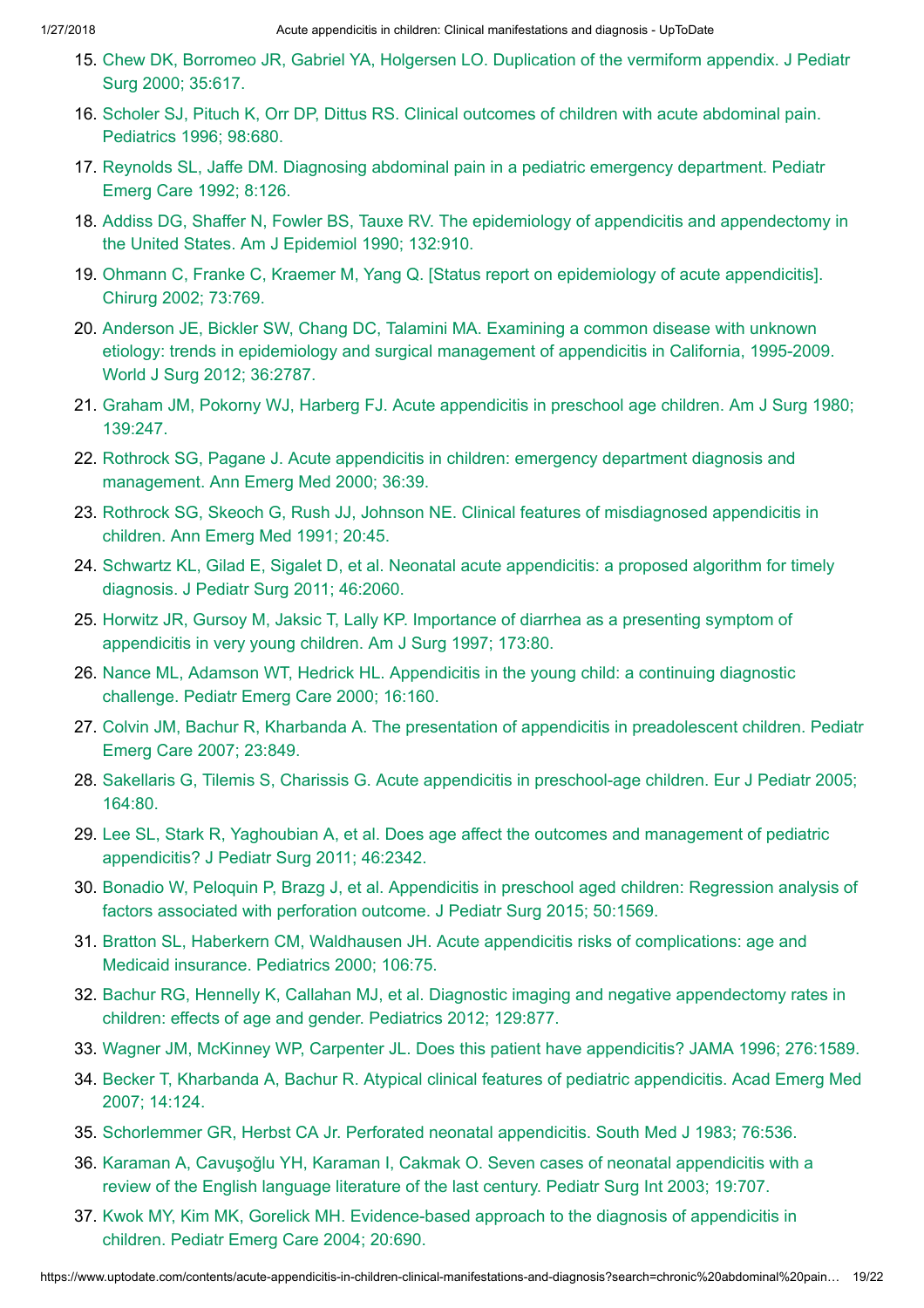- 38. Green R, Bulloch B, Kabani A, et al. Early analgesia for children with acute [abdominal pain.](https://www.uptodate.com/contents/acute-appendicitis-in-children-clinical-manifestations-and-diagnosis/abstract/38) Pediatrics 2005; 116:978.
- 39. Bailey B, Bergeron S, Gravel J, et al. Efficacy and impact of intravenous morphine before surgical consultation in children with right lower quadrant pain suggestive of [appendicitis:](https://www.uptodate.com/contents/acute-appendicitis-in-children-clinical-manifestations-and-diagnosis/abstract/39) a randomized controlled trial. Ann Emerg Med 2007; 50:371.
- 40. Anderson M, Collins E. Analgesia for children with acute [abdominal pain](https://www.uptodate.com/contents/acute-appendicitis-in-children-clinical-manifestations-and-diagnosis/abstract/40) and diagnostic accuracy. Arch Dis Child 2008; 93:995.
- 41. Kessler C, Bauer SJ. Utility of the [digital rectal examination](https://www.uptodate.com/contents/acute-appendicitis-in-children-clinical-manifestations-and-diagnosis/abstract/41) in the emergency department: a review. J Emerg Med 2012; 43:1196.
- 42. Dunning PG, Goldman MD. The incidence and value of [rectal examination](https://www.uptodate.com/contents/acute-appendicitis-in-children-clinical-manifestations-and-diagnosis/abstract/42) in children with suspected appendicitis. Ann R Coll Surg Engl 1991; 73:233.
- 43. Benito J, Acedo Y, Medrano L, et al. Usefulness of new and [traditional serum](https://www.uptodate.com/contents/acute-appendicitis-in-children-clinical-manifestations-and-diagnosis/abstract/43) biomarkers in children with suspected appendicitis. Am J Emerg Med 2016; 34:871.
- 44. Blab E, Kohlhuber U, Tillawi S, et al. [Advancements](https://www.uptodate.com/contents/acute-appendicitis-in-children-clinical-manifestations-and-diagnosis/abstract/44) in the diagnosis of acute appendicitis in children and adolescents. Eur J Pediatr Surg 2004; 14:404.
- 45. Martin AE, Vollman D, Adler B, Caniano DA. CT scans may not reduce the negative [appendectomy](https://www.uptodate.com/contents/acute-appendicitis-in-children-clinical-manifestations-and-diagnosis/abstract/45) rate in children. J Pediatr Surg 2004; 39:886.
- 46. Partrick DA, Janik JE, Janik JS, et al. Increased CT scan utilization does not improve the diagnostic accuracy of [appendicitis](https://www.uptodate.com/contents/acute-appendicitis-in-children-clinical-manifestations-and-diagnosis/abstract/46) in children. J Pediatr Surg 2003; 38:659.
- 47. Kosloske AM, Love CL, Rohrer JE, et al. The diagnosis of appendicitis in children: outcomes of a strategy based on pediatric [surgical evaluation.](https://www.uptodate.com/contents/acute-appendicitis-in-children-clinical-manifestations-and-diagnosis/abstract/47) Pediatrics 2004; 113:29.
- 48. Goldman RD, Carter S, Stephens D, et al. Prospective validation of the pediatric [appendicitis](https://www.uptodate.com/contents/acute-appendicitis-in-children-clinical-manifestations-and-diagnosis/abstract/48) score. J Pediatr 2008; 153:278.
- 49. [Hatcher-Ross](https://www.uptodate.com/contents/acute-appendicitis-in-children-clinical-manifestations-and-diagnosis/abstract/49) K. Sensitivity and specificity of the Pediatric Appendicitis Score. J Pediatr 2009; 154:308.
- 50. Bhatt M, Joseph L, Ducharme FM, et al. Prospective validation of the pediatric appendicitis score in a Canadian pediatric emergency [department.](https://www.uptodate.com/contents/acute-appendicitis-in-children-clinical-manifestations-and-diagnosis/abstract/50) Acad Emerg Med 2009; 16:591.
- 51. Kharbanda AB, Dudley NC, Bajaj L, et al. Validation and refinement of a prediction rule to identify children at low risk for acute [appendicitis.](https://www.uptodate.com/contents/acute-appendicitis-in-children-clinical-manifestations-and-diagnosis/abstract/51) Arch Pediatr Adolesc Med 2012; 166:738.
- 52. Sack U, Biereder B, Elouahidi T, et al. Diagnostic value of blood [inflammatory](https://www.uptodate.com/contents/acute-appendicitis-in-children-clinical-manifestations-and-diagnosis/abstract/52) markers for detection of acute appendicitis in children. BMC Surg 2006; 6:15.
- 53. Williams R, [Mackway-Jones](https://www.uptodate.com/contents/acute-appendicitis-in-children-clinical-manifestations-and-diagnosis/abstract/53) K. Towards evidence based emergency medicine: best BETs from the Manchester Royal Infirmary. White cell count and diagnosing appendicitis in children. Emerg Med J 2002; 19:428.
- 54. Kharbanda AB, Cosme Y, Liu K, et al. Discriminative accuracy of novel and [traditional biomarkers](https://www.uptodate.com/contents/acute-appendicitis-in-children-clinical-manifestations-and-diagnosis/abstract/54) in children with suspected appendicitis adjusted for duration of abdominal pain. Acad Emerg Med 2011; 18:567.
- 55. Wang LT, Prentiss KA, Simon JZ, et al. The use of white blood cell count and left shift in the diagnosis of [appendicitis](https://www.uptodate.com/contents/acute-appendicitis-in-children-clinical-manifestations-and-diagnosis/abstract/55) in children. Pediatr Emerg Care 2007; 23:69.
- 56. Bates MF, Khander A, Steigman SA, et al. Use of white blood cell count and negative [appendectomy](https://www.uptodate.com/contents/acute-appendicitis-in-children-clinical-manifestations-and-diagnosis/abstract/56) rate. Pediatrics 2014; 133:e39.
- 57. Peltola H, Ahlqvist J, Rapola J, et al. C-reactive protein compared with white blood cell count and erythrocyte [sedimentation](https://www.uptodate.com/contents/acute-appendicitis-in-children-clinical-manifestations-and-diagnosis/abstract/57) rate in the diagnosis of acute appendicitis in children. Acta Chir Scand 1986; 152:55.
- 58. Chung JL, Kong MS, Lin SL, et al. Diagnostic value of C-reactive protein in children with perforated [appendicitis.](https://www.uptodate.com/contents/acute-appendicitis-in-children-clinical-manifestations-and-diagnosis/abstract/58) Eur J Pediatr 1996; 155:529.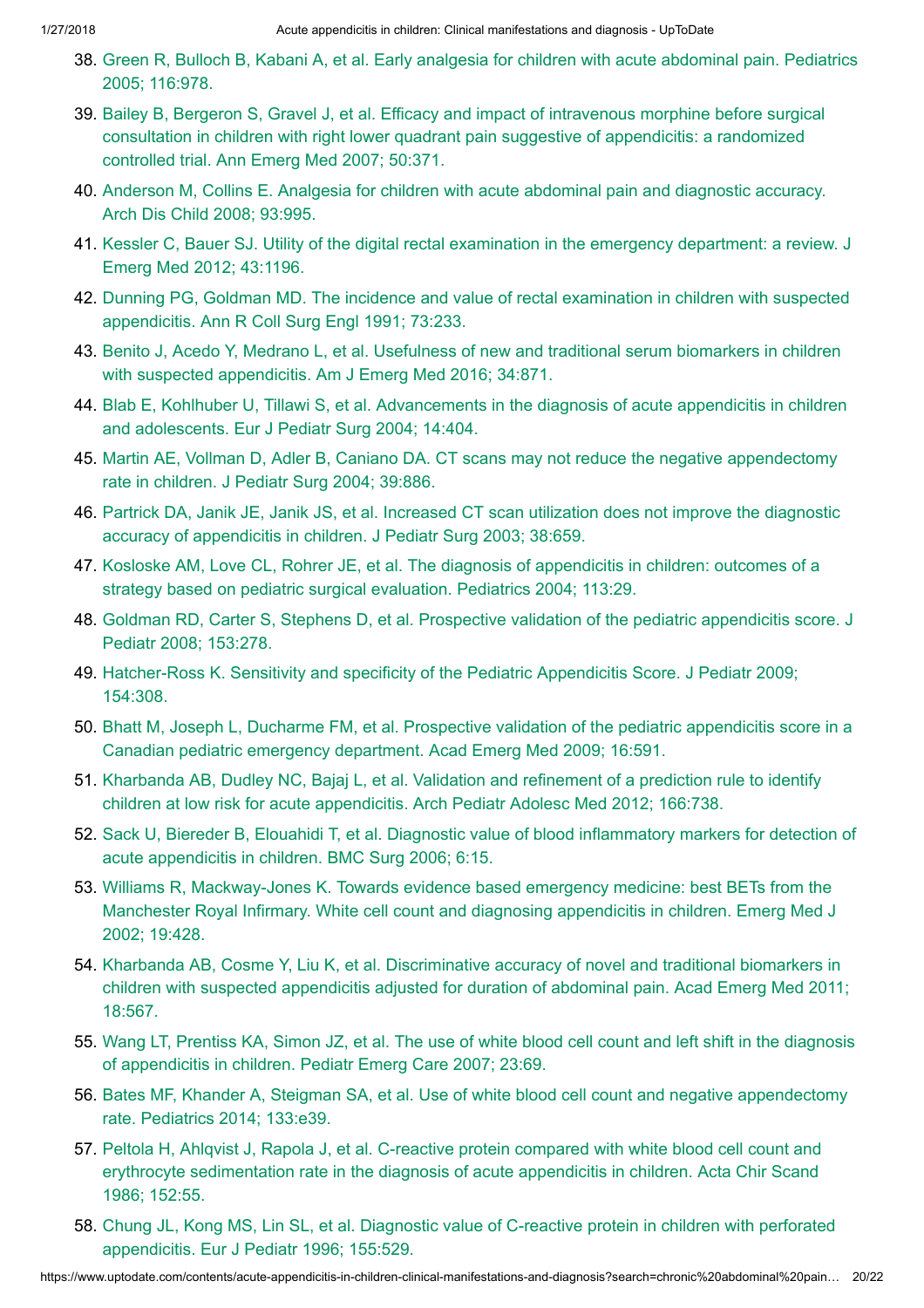- 59. Kwan KY, Nager AL. Diagnosing pediatric [appendicitis:](https://www.uptodate.com/contents/acute-appendicitis-in-children-clinical-manifestations-and-diagnosis/abstract/59) usefulness of laboratory markers. Am J Emerg Med 2010; 28:1009.
- 60. Gavela T, Cabeza B, Serrano A, [Casado-Flores](https://www.uptodate.com/contents/acute-appendicitis-in-children-clinical-manifestations-and-diagnosis/abstract/60) J. C-reactive protein and procalcitonin are predictors of the severity of acute appendicitis in children. Pediatr Emerg Care 2012; 28:416.
- 61. Paajanen H, Somppi E. Early childhood [appendicitis](https://www.uptodate.com/contents/acute-appendicitis-in-children-clinical-manifestations-and-diagnosis/abstract/61) is still a difficult diagnosis. Acta Paediatr 1996; 85:459.
- 62. Heitz C, Singer JI. Recurrent [abdominal pain](https://www.uptodate.com/contents/acute-appendicitis-in-children-clinical-manifestations-and-diagnosis/abstract/62) and hematuria. Pediatr Emerg Care 2011; 27:663.
- 63. England RJ, Crabbe DC. Delayed diagnosis of [appendicitis](https://www.uptodate.com/contents/acute-appendicitis-in-children-clinical-manifestations-and-diagnosis/abstract/63) in children treated with antibiotics. Pediatr Surg Int 2006; 22:541.
- 64. Samuel M. Pediatric [appendicitis](https://www.uptodate.com/contents/acute-appendicitis-in-children-clinical-manifestations-and-diagnosis/abstract/64) score. J Pediatr Surg 2002; 37:877.
- 65. Kharbanda AB, Taylor GA, Fishman SJ, Bachur RG. A [clinical decision](https://www.uptodate.com/contents/acute-appendicitis-in-children-clinical-manifestations-and-diagnosis/abstract/65) rule to identify children at low risk for appendicitis. Pediatrics 2005; 116:709.
- 66. Alvarado A. A [practical score](https://www.uptodate.com/contents/acute-appendicitis-in-children-clinical-manifestations-and-diagnosis/abstract/66) for the early diagnosis of acute appendicitis. Ann Emerg Med 1986; 15:557.
- 67. Pogorelić Z, Rak S, Mrklić I, Jurić I. Prospective validation of Alvarado score and Pediatric [Appendicitis](https://www.uptodate.com/contents/acute-appendicitis-in-children-clinical-manifestations-and-diagnosis/abstract/67) Score for the diagnosis of acute appendicitis in children. Pediatr Emerg Care 2015; 31:164.
- 68. Kharbanda AB, Stevenson MD, Macias CG, et al. Interrater reliability of [clinical findings](https://www.uptodate.com/contents/acute-appendicitis-in-children-clinical-manifestations-and-diagnosis/abstract/68) in children with possible appendicitis. Pediatrics 2012; 129:695.
- 69. Ebell MH, Shinholser J. What are the most clinically [useful cutoffs](https://www.uptodate.com/contents/acute-appendicitis-in-children-clinical-manifestations-and-diagnosis/abstract/69) for the Alvarado and Pediatric Appendicitis Scores? A systematic review. Ann Emerg Med 2014; 64:365.
- 70. Kharbanda AB. Appendicitis: do [clinical scores](https://www.uptodate.com/contents/acute-appendicitis-in-children-clinical-manifestations-and-diagnosis/abstract/70) matter? Ann Emerg Med 2014; 64:373.
- 71. Zúñiga RV, Arribas JL, Montes SP, et al. Application of Pediatric Appendicitis Score on the emergency department of a secondary [level hospital.](https://www.uptodate.com/contents/acute-appendicitis-in-children-clinical-manifestations-and-diagnosis/abstract/71) Pediatr Emerg Care 2012; 28:489.
- 72. Saucier A, Huang EY, Emeremni CA, Pershad J. Prospective evaluation of a [clinical pathway](https://www.uptodate.com/contents/acute-appendicitis-in-children-clinical-manifestations-and-diagnosis/abstract/72) for suspected appendicitis. Pediatrics 2014; 133:e88.
- 73. Ohle R, O'Reilly F, O'Brien KK, et al. The Alvarado score for predicting acute [appendicitis:](https://www.uptodate.com/contents/acute-appendicitis-in-children-clinical-manifestations-and-diagnosis/abstract/73) a systematic review. BMC Med 2011; 9:139.
- 74. Vázquez BJ, Thomas R, Pfluke J, et al. [Clinical presentation](https://www.uptodate.com/contents/acute-appendicitis-in-children-clinical-manifestations-and-diagnosis/abstract/74) and treatment considerations in children with acute omental torsion: a retrospective review. Am Surg 2010; 76:385.
- 75. Mavridis G, Livaditi E, Baltogiannis N, et al. Primary [omental torsion](https://www.uptodate.com/contents/acute-appendicitis-in-children-clinical-manifestations-and-diagnosis/abstract/75) in children: ten-year experience. Pediatr Surg Int 2007; 23:879.
- 76. Dann PH, Amodio JB, Rivera R, Fefferman NR. Primary [bacterial peritonitis](https://www.uptodate.com/contents/acute-appendicitis-in-children-clinical-manifestations-and-diagnosis/abstract/76) in otherwise healthy children: imaging findings. Pediatr Radiol 2005; 35:198.
- 77. Antal P, Gauderer M, Koshy M, Berman B. Is the incidence of appendicitis reduced in patients with sickle [cell disease?](https://www.uptodate.com/contents/acute-appendicitis-in-children-clinical-manifestations-and-diagnosis/abstract/77) Pediatrics 1998; 101:E7.
- 78. Al-Nazer MA, Al-Saeed HH, Al-Salem AH. Acute appendicitis in patients with sickle [cell disease.](https://www.uptodate.com/contents/acute-appendicitis-in-children-clinical-manifestations-and-diagnosis/abstract/78) Saudi Med J 2003; 24:974.
- 79. Pezone I, Iezzi ML, Leone S. [Retrocardiac](https://www.uptodate.com/contents/acute-appendicitis-in-children-clinical-manifestations-and-diagnosis/abstract/79) pneumonia mimicking acute abdomen: a diagnostic challenge. Pediatr Emerg Care 2012; 28:1230.
- 80. Hernandez JA, Swischuk LE, Angel CA, et al. Imaging of acute appendicitis: US as the primary imaging modality. Pediatr [Radiol 2005;](https://www.uptodate.com/contents/acute-appendicitis-in-children-clinical-manifestations-and-diagnosis/abstract/80) 35:392.
- 81. Schulte B, Beyer D, Kaiser C, et al. [Ultrasonography](https://www.uptodate.com/contents/acute-appendicitis-in-children-clinical-manifestations-and-diagnosis/abstract/81) in suspected acute appendicitis in childhoodreport of 1285 cases. Eur J Ultrasound 1998; 8:177.